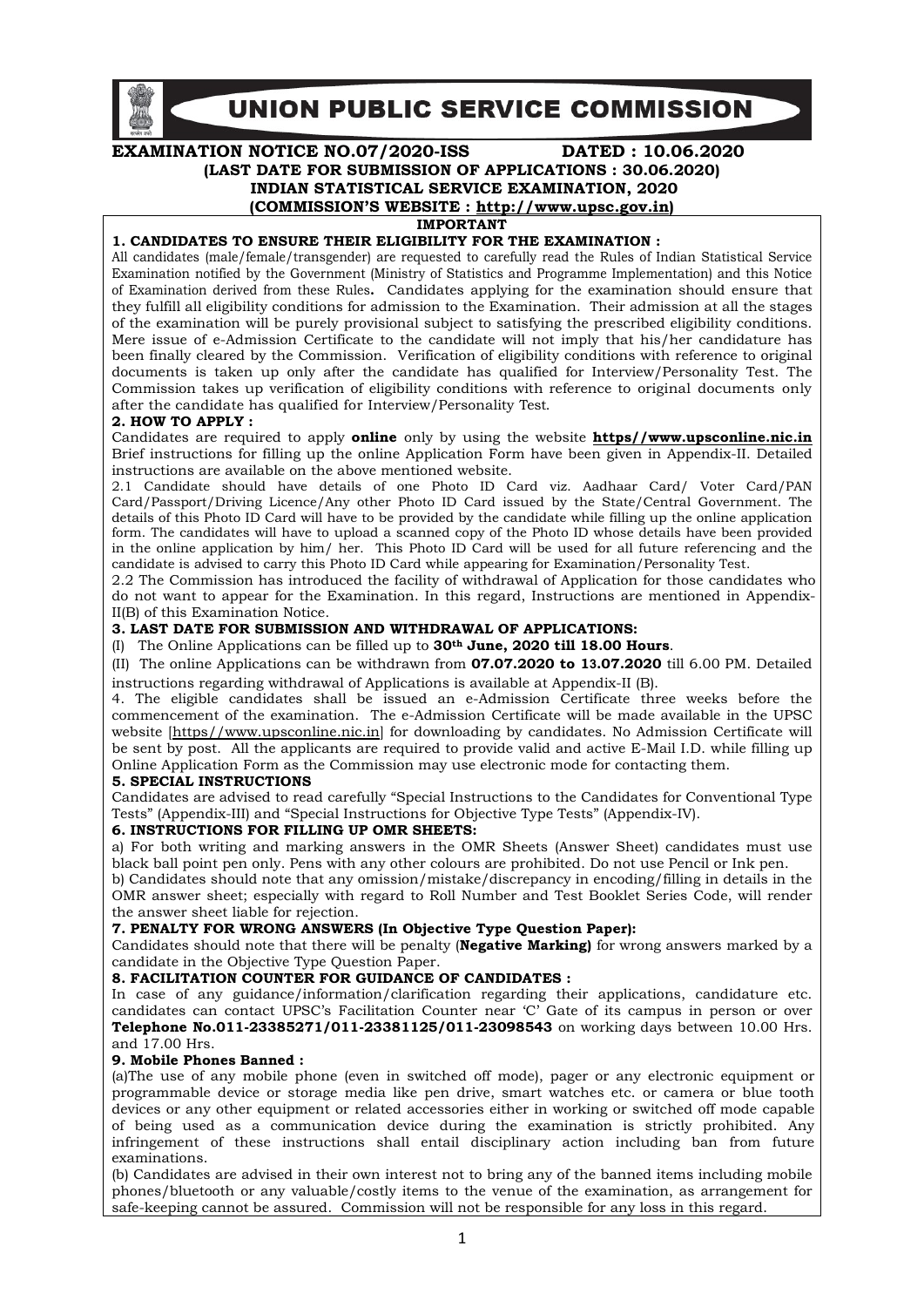No.12/2/2019-E.I(B) : A combined competitive examination for recruitment to Junior Time Scale of the Indian Statistical Service will be held by the Union Public Service Commission commencing from  $16<sup>th</sup>$  October, 2020 in accordance with the Rules published by the Ministry of Statistics & Programme Implementation in the Gazette of India dated the 10th **June, 2020**. The examination will be held at the following centres :-

| AHMEDABAD         | <b>JAMMU</b>          |
|-------------------|-----------------------|
| <b>BENGALURU</b>  | <b>KOLKATA</b>        |
| <b>BHOPAL</b>     | <b>LUCKNOW</b>        |
| <b>CHANDIGARH</b> | <b>MUMBAI</b>         |
| <b>CHENNAI</b>    | <b>PATNA</b>          |
| <b>CUTTACK</b>    | PRAYAGRAJ (ALLAHABAD) |
| <b>DELHI</b>      | <b>SHILLONG</b>       |
| <b>DISPUR</b>     | <b>SHIMLA</b>         |
| <b>HYDERABAD</b>  | THIRUVANANTHAPURAM    |
| <b>JAIPUR</b>     |                       |

The centres and the date of holding the examination as mentioned above are liable to be changed at the discretion of the Commission. Applicants should note that there will be a ceiling on the number of candidates allotted to each of the Centres, except Chennai, Delhi, Dispur, Kolkata and Ahmedabad. Allotment of Centres will be on the "first-applyfirst allot" basis, and once the capacity of a particular Centre is attained, the same will be frozen. Applicants, who cannot get a Centre of their Choice due to ceiling, will be required to choose a Centre from the remaining ones. Applicants are, thus, advised that they may apply early so that they could get a Centre of their choice.

NB : Notwithstanding the aforesaid provision, Commission reserve the right to change the Centres at their discretion if the situation demands.

Candidates admitted to the examination will be informed of the time table and place or places of examination. The candidates should note that no request for change of centre will be entertained. All the examination centres for the examination will cater to the examination for Persons with Benchmark Disabilities also.

2. The approximate number of vacancies to be filled through the Indian Statistical Service Examination is 47

NOTE : 01 vacancy has been kept reserved for Persons with Benchmark Disabilities in the category of Blindness or Low Vision.

The number of vacancies mentioned above is liable to alteration.

Reservation will be made for candidates belonging to Scheduled Castes, Scheduled Tribes. Other Backward Classes, Economically Weaker Sections and persons with benchmark disability categories in respect of vacancies as may be fixed by the Government.

A candidate will be eligible to get the benefit of community reservation only in case the particular caste to which the candidates belong is included in the list of reserved communities issued by the Central Government. The candidates will be eligible to get the benefit of the Economically Weaker Section reservation only in case the candidate meets the criteria issued by the Central Government and in possession of such eligibility certification. If a candidate indicates in his/her application form for Indian Statistical Service Examination that he/she belongs to General category but subsequently writes to the Commission to change his/her category to a reserved one, such request shall not be entertained by the Commission. Further, once a candidate has chosen a reserved category, no request shall be entertained for change to other reserved category viz. SC to ST, ST to SC, OBC to SC/ST or SC/ST to OBC, SC to EWS, EWS to SC, ST to EWS, EWS to ST, OBC to EWS, EWS to OBC. No reserved category candidates other than those recommended on General Merit shall be allowed to change his/her category from Reserved to Unreserved or claim the vacancies for UR category after the declaration of final result by UPSC.

 Further no Person with Benchmark Disabilities (PwBD) of any subcategory thereunder shall be allowed to change his/her sub-category of disability.

 While the above principle will be followed in general, there may be a few cases where there was a gap not more than 3 months between the issuance of a Government Notification enlisting a particular community in the list of any of the reserved communities and the date of submission of the application by the candidate. In such cases the request of change of community from general to reserved may be considered by the Commission on merit. In case of a candidate unfortunately becoming person with benchmark disability during the course of the examination process, the candidate should produce valid documents showing him/her acquiring a disability to the extent of 40% or more as defined under the Rights of Persons with Disabilities Act, 2016 to enable him/her to get the benefits of reservation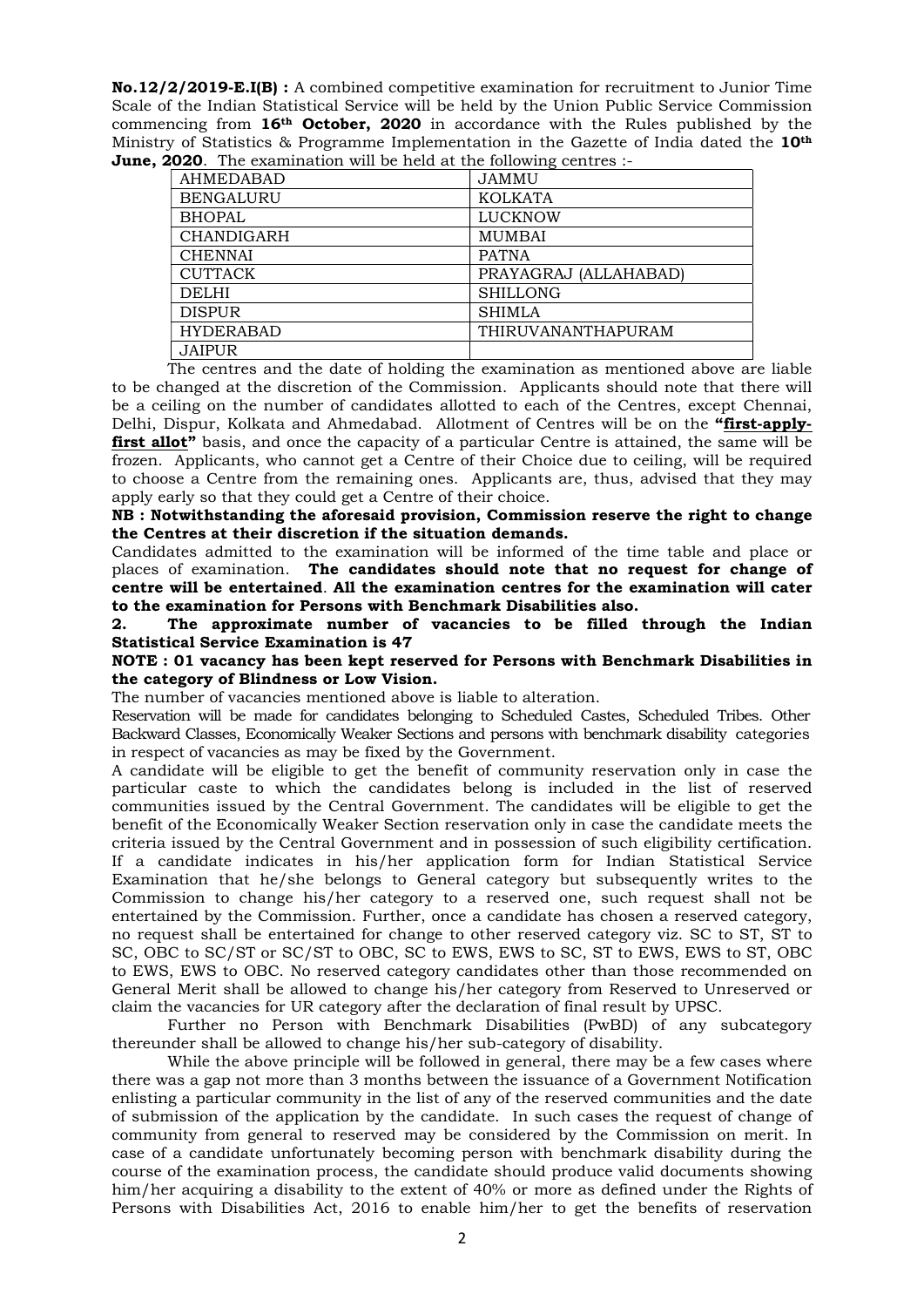earmarked for persons with benchmark disability provided he/she otherwise remains eligible for the Indian Statistical Service as per Rule 18 of the Rules of the Indian Statistical Service Examination, 2020.

Candidates seeking reservation/relaxation benefits available for SC/ST/OBC/ EWSs/PwBD/Ex-servicemen must ensure that they are entitled to such reservation/relaxation as per eligibility prescribed in the Rules/Notice. They should also be in possession of all the requisite certificates in the prescribed format in support of their claim as stipulated in the Rules/Notice for such benefits, and these certificates should be dated earlier than the due date (closing date) of the application. The EWS Candidate applying for ISS Exam 2020 must produce and Income and Asset Certificate for F.Y.2018- 2019.

As per the decision taken by the Government for increasing the access of unemployed to job opportunities, the Commission will publically disclose the scores of the candidates (obtained in the Written Examination and Interview/Personality Test) through the public portals. The disclosure will be made in respect of only those candidates who will appear in the Interview/Personality Test for the Indian Statistical Service Examination and are not finally recommended for appointment. The information shared through this disclosure scheme about the non-recommended candidates may be used by other public and private recruitment agencies to appoint suitable candidates from the information made available in the public portal.

 Candidates will be required to give their options at the time of Interview/ Personality Test, while acknowledging the e-summon letter mailed to them for interview. A candidate may opt out of the scheme also and in that case his/her details will not be published by the Commission.

 Besides sharing of the information of the non-recommended candidates for the examinations conducted by the Commission, the Commission will not assume any responsibility or liability for the method and manner in which information related to candidates who appear at the Commission's Examinations/Selections is utilized by other private of public organizations.

#### 3. ELIGIBILITY CONDITIONS :

#### (I) Nationality

A candidate must be either :—

- (a) a citizen of India; or
- (b) a subject of Nepal; or
- (c) a subject of Bhutan; or
- (d) a Tibetan refugee who came over to India, before the 1st January, 1962, with the intention of permanently settling in India; or
- (e) a person of Indian origin who has migrated from Pakistan, Burma, Sri Lanka, East African countries of Kenya, Uganda, the United Republic of Tanzania, Zambia, Malawi, Zaire and Ethiopia or Vietnam with the intention of permanently settling in India :

Provided that a candidate belonging to categories (b), (c), (d)  $\&$  (e) above shall be person in whose favour a certificate of eligibility has been issued by the Government of India.

 A candidate in whose case a certificate of eligibility is necessary may be admitted to the examination but the offer of appointment may be given only after the necessary eligibility certificate has been issued to him/her by the Government of India.

### (II) Age Limits :

 (a) A candidate must have attained the age of 21 years and must not have attained the age of 30 years on 1st August, 2020 i.e he/she must have been born not earlier than 2nd August, 1990 and not later than 1st August, 1999.

- (b) The upper age-limit prescribed above will be relaxable as follows :—
	- (i) up to a maximum of five years if a candidate belong to a Scheduled Caste or a Scheduled Tribe;
	- (ii) up to a maximum of three years in the case of candidate belonging to Other Backward Classes who are eligible to avail of reservation applicable to such candidates;
	- (iii) up to a maximum of three years in the case of Defence Services Personnel disabled in operations during hostilities with any foreign country or in a disturbed area, and released as a consequence thereof ;
	- (iv) up to a maximum of five years in the case of ex-servicemen including Commissioned Officers and ECOs/SSCOs who have rendered at least five years Military Service as on 1st August, 2020 and have been released : (i) on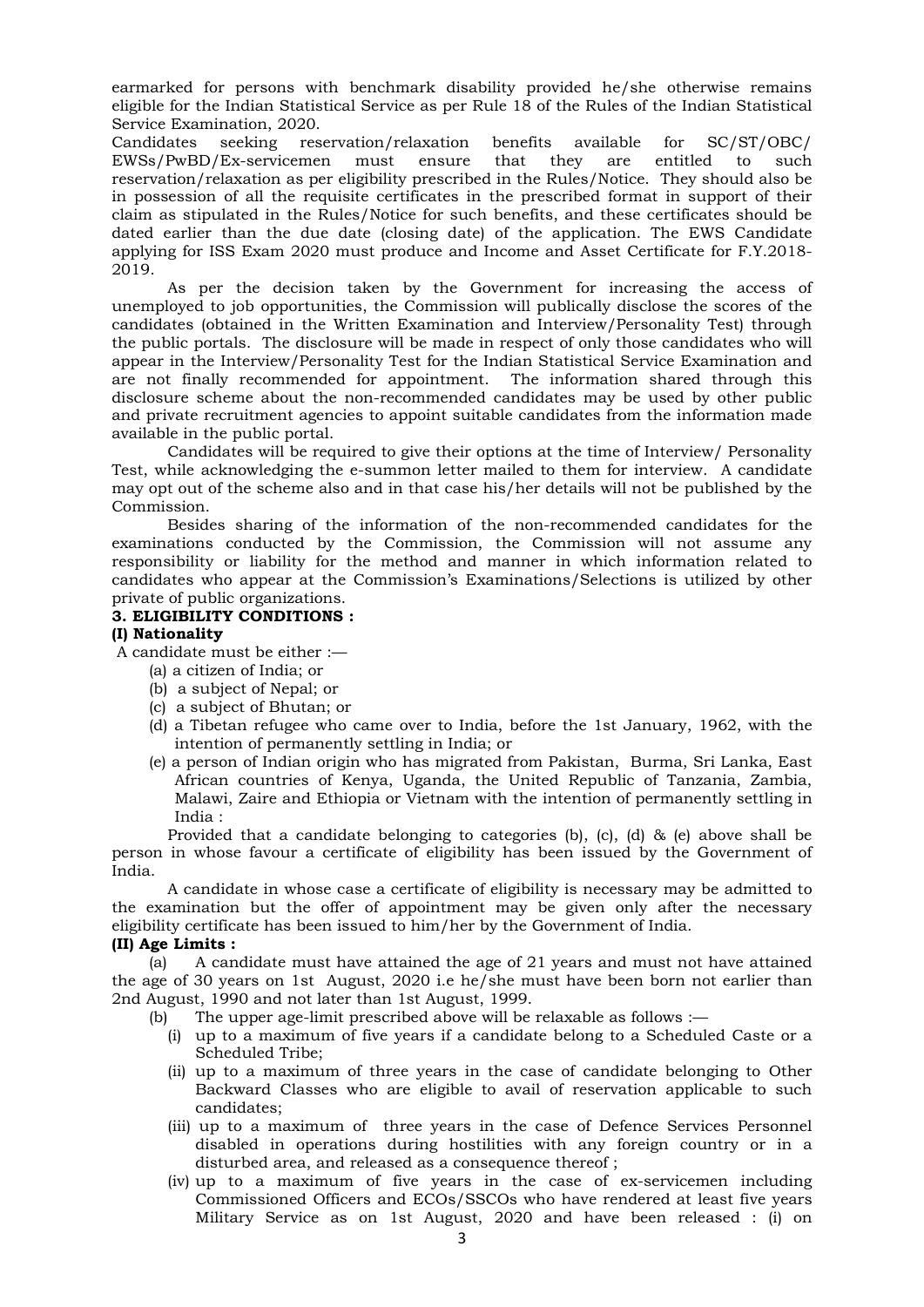completion of assignment (including those whose assignment is due to be completed within one year from 1st August, 2020 otherwise than by way of dismissal or discharge on account or misconduct or inefficiency; or (ii) on account of Physical disability attributable to Military Service; or (iii) on invalidment;

- (v) up to a maximum of five years in the case of ECOs/SSCOs who have completed an initial period of assignment of five years of Military Service as on 1st August, 2020 and whose assignment has been extended beyond five years and in whose case the Ministry of Defence issues a certificate that they can apply for Civil employment and that they will be released on three months' notice on selection from the date of receipt of offer of appointment;
- (vi) up to a maximum of 10 years in the case of Persons with Benchmark Disabilities viz; (a) blindness and low vision; (b) deaf and hard of hearing; (c) locomotor disability including cerebral palsy, leprosy cured, dwarfism, acid attack victims and muscular dystrophy; (d) autism, intellectual disability, specific learning disability and mental illness; (e) multiple disabilities from amongst person under clauses (a) to (d) including deaf blindness.
- NOTE I: Candidates belonging to the Scheduled Castes and the Scheduled Tribes and the Other Backward Classes who are also covered under any other clauses of para 3(II)(b) above, viz. those coming under the category of Ex-servicemen and Persons with Benchmark Disabilities viz. (a) blindness and low vision; (b) deaf and hard of hearing; (c) locomotor disability including cerebral palsy, leprosy cured, dwarfism, acid attack victims and muscular dystrophy; (d) autism, intellectual disability, specific learning disability and mental illness; (e) multiple disabilities from amongst person under clauses (a) to (d) including deaf blindness. will be eligible for grant of cumulative age-relaxation under both the categories.
- NOTE II: The term ex-servicemen will apply to the persons who are defined as Exservicemen in the Ex-servicemen (Re-employment in Civil Services and Posts) Rules, 1979, as amended from time to time.
- **NOTE III:** The age concession under Para  $3(II)(b)(iv)$  and  $(v)$  will be admissible to Exservicemen i.e. a person who has served in any rank whether as combatant or non-combatant in the Regular Army, Navy and Air Force of the Indian Union and who either has been retired or relieved or discharged from such service whether at his own request or being relieved by the employer after earning his or her pension.
- NOTE IV: Notwithstanding the provisions of age relaxation under para 3(II)(b)(vi) above, a person with Benchmark Disabilities will be considered to be eligible for appointment only if he/she (after such physical examination as the Government or appointing authority as the case may be, may prescribed) if found to satisfy the requirement of physical and medical standard for the concerned Services/Posts to be allocated to the persons with Benchmark Disabilities by the Government.
- NOTE V : The details of Functional Classification (FC) and Physical Requirements (PR) of each service is indicated in this Notice which are identified and prescribed by the concerned Cadre Controlling Authority (CCA) as per the provisions of Section 33 and 34 of the Rights of Persons with Disabilities Act, 2016. Only those category (ies) of disability (ies) mentioned in the Notice shall apply for the examination under Persons with Benchmark Disability (PwBD) categories. Therefore, the candidates belonging to the Persons with Benchmark Disability categories are advised to read it carefully before applying for the examination.

## SAVE AS PROVIDED ABOVE THE AGE LIMITS PRESCRIBED CAN IN NO CASE BE RELAXED

 The date of birth, accepted by the Commission is that entered in the Matriculation or Secondary School Leaving Certificate or in a certificate recognised by an Indian University as equivalent to Matriculation or in an extract from a Register of Matriculates maintained by a University, which extract must be certified by the proper authority of the University or in the Higher Secondary or an equivalent examination certificate.

 These certificates are required to be submitted only after the declaration of the result of the written part of the examination.

 No other document relating to age like horoscopes, affidavits, birth extracts from Municipal Corporation, Service Records and the like will be accepted.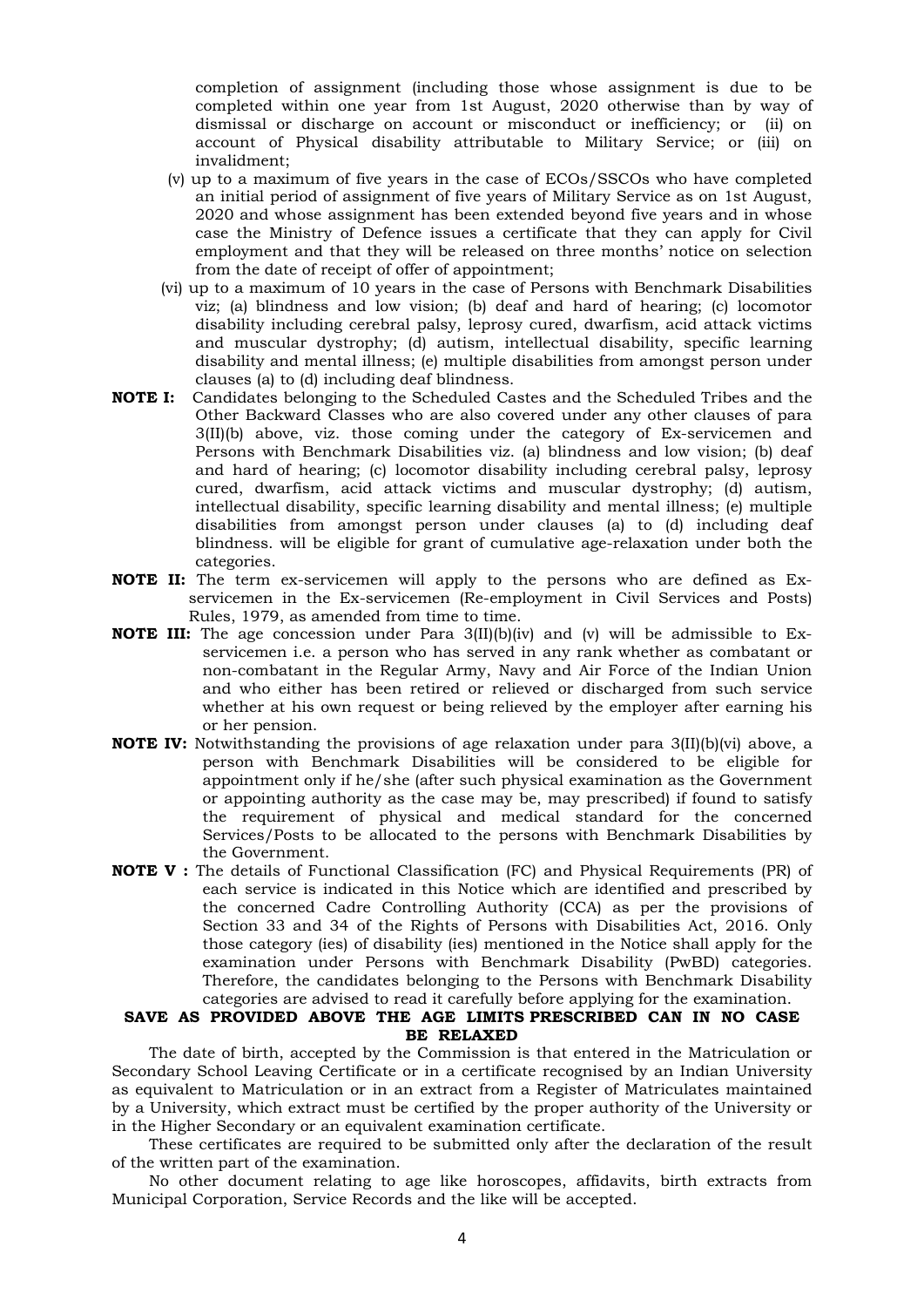The expression Matriculation/Higher Secondary Examination Certificate in this part of the instruction includes the alternative certificates mentioned above.

- NOTE-1: Candidate should note that only the Date of Birth as recorded in the Matriculation/Higher Secondary Examination Certificate or an equivalent certificate as on the date of submission of applications will be accepted by the Commission, and no subsequent request for its change will be considered or granted.
- NOTE 2: Candidates should also note that once Date of Birth has been **claimed submitted** by them in the application form and entered in records of the Commission for the purpose of admission to an Examination, no change will be allowed subsequently (or at any other Examination of the Commission) on any grounds whatsoever.
- NOTE 3: The candidate should exercise due care while entering their date of birth in respective column of the Online Application Form for the Examination. If on verification at any subsequent stage, any variation is found in their date of birth from the one entered in their matriculation or equivalent Examination certificate, disciplinary action will be taken against them by the Commission under the Rules.

# (III) Minimum Educational Qualifications :

 A candidate for the Indian Statistical Service must have obtained a Bachelor's Degree with Statistics/Mathematical Statistics/Applied Statistics as one of the subject or a Master's degree in Statistics/Mathematical Statistics/Applied Statistics from a University incorporated by an Act of the Central or State Legislature in India or other Educational Institutes established by an Act of Parliament or declared to be deemed as University under Section 3 of the University Grants Commission Act, 1956 or a Foreign University approved by the Central Government from time to time.

- NOTE 1: A candidate who has appeared at an examination the passing of which would render them eligible to appear at this examination, but has not been informed of the result, may apply for admission to the examination. A candidate who intends to appear at such a qualifying examination may also apply. Such a candidate will be admitted to the examination, if otherwise eligible, but his/her admission would be deemed to be provisional and subject to cancellation, if his/her does not produce the proof of having passed the requisite qualifying examination along with the Detailed Application Form which will be required to be submitted by the candidate who qualify on the results of the written part of the examination. Such proof of passing the requisite examination should be dated earlier than the due date (closing date) of Detailed Application Form of the Indian Statistical Service Examination, 2020.
- NOTE 2: In exceptional cases, the Union Public Service Commission may treat a candidate, who has none of the foregoing qualification, as a qualified candidate provided that he/she has passed examinations conducted by other institutions the standard of which in the opinion of the Commission, justifies his/her admission to the examination.
- NOTE 3: A candidate who is otherwise qualified but who has taken a degree from a Foreign University may also apply to the Commission and may be admitted to the examination at the discretion of the Commission.

### (IV) Physical Standards :

Candidates must be physically fit according to **physical** standard for admission to Indian Statistical Service Examination, 2020 as per Regulations given in Appendix III of the rules for the Indian Statistical Service Examination, 2020 published in Gazette of India dated 10th June, 2020.

### 4. FEE :

Candidates (excepting Female/SC/ST/Persons with Benchmark Disability Candidates who are exempted from payment of fee) are required to pay fee of Rs. 200/- (Rupees Two Hundred only) either by remitting the money in any Branch of State Bank of India or by using Visa/Master/RuPay Credit/Debit Card or by using Internet Banking of SBI. Applicants who opt for "Pay by Cash" mode should print the system generated Pay-in-slip during part II registration and deposit the fee at the counter of SBI Branch on the next working day only. "Pay by Cash" mode will be deactivated at 23.59 hours of **29.06.2020** i.e. one day before the closing date; however applicants who have generated their Pay-in- Slip before it is deactivated may pay at the counter of SBI Branch during banking hours on the closing date. Such applicants who are unable to pay by cash on the closing date i.e during banking hours at SBI Branch, for reasons whatsoever, even if holding valid pay-in-slip will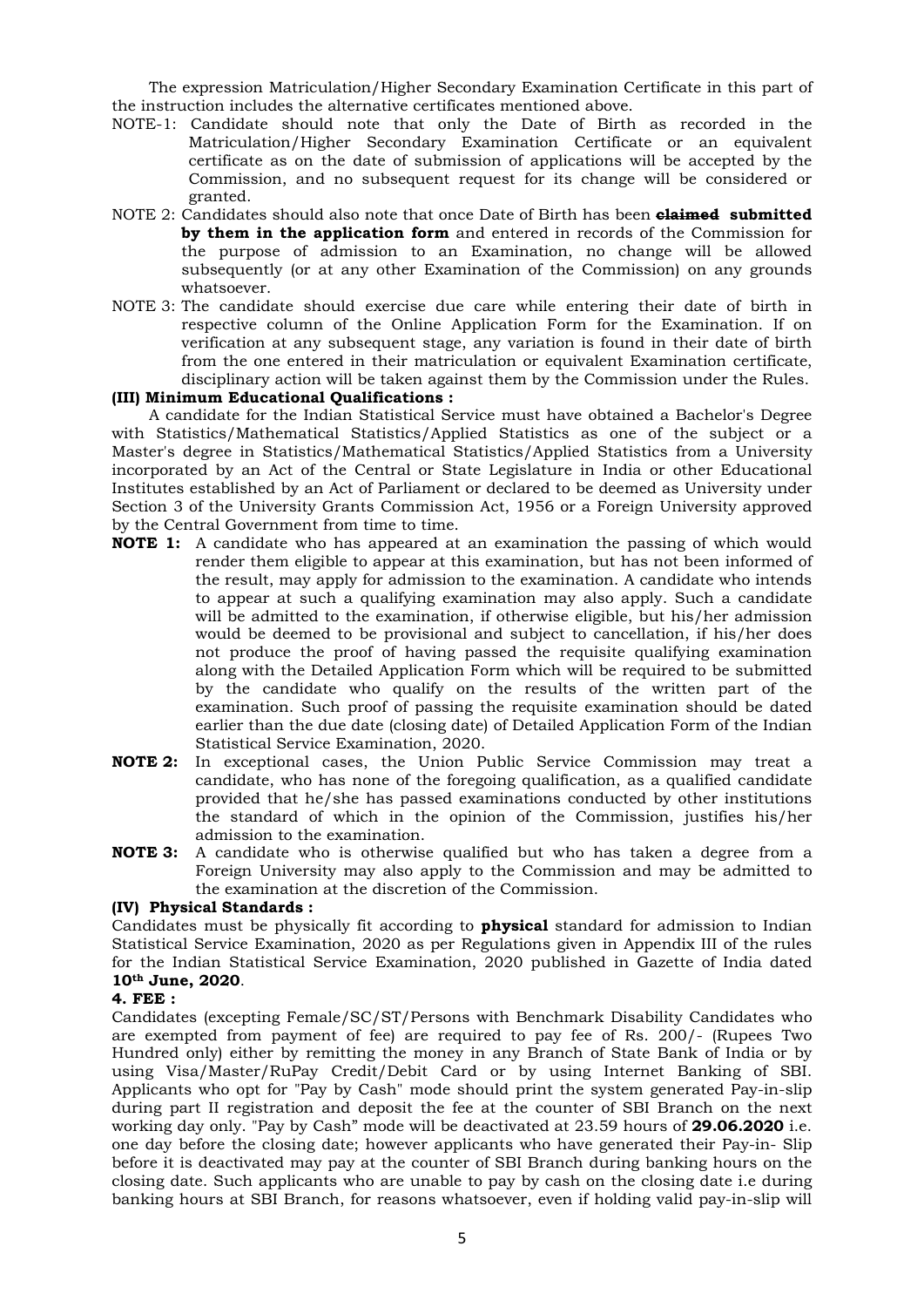have no other offline option but to opt for available online Debit/Credit Card or Internet Banking payment mode on the closing date i.e. till 18:00 Hours of 30.06.2020.

Note-1 : Candidates should note that payment of examination fee can be made only through the modes prescribed above. Payment of fee through any other mode is neither valid nor acceptable. Applications submitted without the prescribed fee/mode (unless remission of fee is claimed) shall be summarily rejected.

Note-2 : Fee once paid shall not be refunded under any circumstances nor can the fee be held in reserve for any other examination or selection.

**Note-3**: For the applicants in whose case payments detailed have not been received from the bank, they will be treated as fictitious payment cases and their applications will be rejected in the first instance. A list of all such applicants shall be made available on the Commission's Website within two weeks after the last day of submission of online application. The applicants shall be required to submit the proof of their fee payment within 10 days from the date of such communication either by hand or by Speed Post to the Commission. On receipt of documentary proof, genuine fee payment cases will be considered and their applications will be revived, if they are otherwise eligible.

### ALL FEMALE CANDIDATES AND CANDIDATES BELONGING TO SCHEDULED CASES/ SCHEDULED TRIBES AND PERSONS WITH BENCHMARK DISABILITY ARE NOT REQUIRED TO PAY ANY FEE. NO FEE EXEMPTION IS, HOWEVER, AVAILABLE TO OBC/EWSs CANDIDATES AND THEY ARE REQUIRED TO PAY THE FULL PRESCRIBED FEE.

Persons with Benchmark Disabilities are exempted from the payment of fee provided they are otherwise eligible for appointment to the Services to be filled on the results of this examination on the basis of the standards of medical fitness for these Services (including any concessions specifically extended to the Persons with Benchmark Disability). A person with Benchmark Disability claiming age relaxation/fee concession will be required by the Commission to submit along with their Detailed Application Form, a certified copy of the certificate from a Government Hospital/Medical Board in support of his/her claim for being person with Benchmark Disability.

NOTE : Notwithstanding the aforesaid provision for age relaxation/fee exemption, a person with Benchmark Disabilities will be considered to be eligible for appointment for appointment only if he/she (after such physical examination as the Government or the appointing authority, as the case may be, may prescribe) is found to satisfy the requirements of physical and medical standards for the concerned Services to be allocated to persons with Benchmark Disabilities by the Government.

Note-I : Applications without prescribed Fee (Unless remission of Fee is claimed shall be summarily rejected.

Note-II : Fee once paid shall not be refunded under any circumstances not can the fee be held in reserve for any other examination or selection.

Note-III : If any candidate who took the Indian Statistical Service Examination held in 2019 wishes to apply for admission to this examination, he/she must apply online by the prescribed date without waiting for the results or any offer of appointment.

### 5. HOW TO APPLY :

(a) Candidates are required to apply Online using the  $https://www.upsconline.nic.in$ Detailed instructions for filling up Online Applications are available on the above-mentioned website.

(b) The applicants are advised to submit only single application. However, if due to any unavoidable situation, he/she submits another/multiple applications, then he/she must ensure that application with the higher RID is complete in all respects like applicants details, examination centre, photograph, signature, fee etc. The applicants who are submitting multiple applications should note that only the applications with higher RID (Registration ID) shall be entertained by the Commission and fee paid against one RID shall not be adjusted against any other RID.

(c) All candidates, whether already in Government Service, or in Government owned industrial undertakings or other similar organizations or in private employment should submit their applications direct to the Commission. Persons already in Government service, whether in a permanent or temporary capacity or as work charged employees other than casual or daily rated employees or those serving under Public Enterprises are however, required to inform in writing their Head of Office/ Department that they have applied for the Examination.

Candidates should note that in case a communication is received from their employer by the Commission withholding permission to the candidates applying for/appearing at the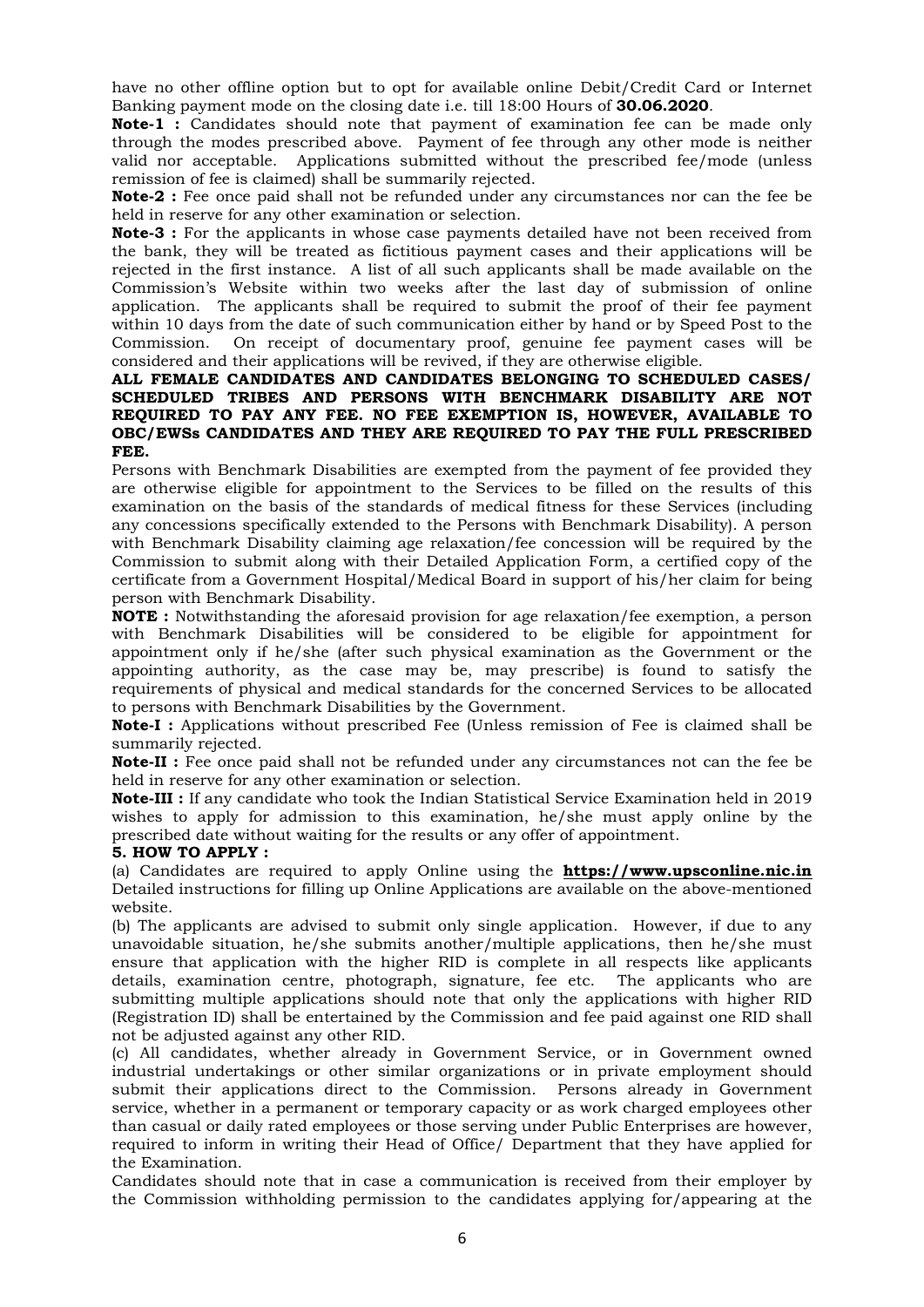examination, their applications will be liable to be rejected/candidature will be liable to be cancelled.

NOTE-1 : While filling in his/her application form, the candidate should carefully decide about his/her choice for the centre for the Examination.

If any candidate appears at a centre other than the one indicated by the Commission in his/her e-Admission Certificate, the papers of such a candidate will not be evaluated and his/her candidature will be liable to cancellation.

NOTE-2: Incomplete or defective applications shall be summarily rejected. No representation or correspondence regarding such rejection shall be entertained under any circumstances.

(d) Candidates are not required to submit hard copy of their application to the Commission at this stage.

The candidates applying for the examination should ensure that they fulfill all the eligibility conditions for admission to the Examination. Their admission at all the stages of examination for which they are admitted by the Commission, viz. Written Examination and Interview Test will be purely provisional, subject to their satisfying the prescribed eligibility conditions. If on verification, at any time, before or after the written examination or Interview Test, it is found that they do not fulfill any of the eligibility conditions; their candidature for the examination will be cancelled by the Commission.

Candidates are requested to keep ready the attested copies of the following documents for submission to the Commission soon after the declaration of the result of the written part of the part of the examination which is likely to be declared in the month of **December, 2020.** 1. Certificate of Age.

2. Certificate of Educational Qualification indicating the Subjects.

3. Certificate in support of claim to belong to Schedule Caste, Scheduled Tribe and Other Backward Classes, Economically Weaker Sections where applicable.

4. Certificate in support of claim for age/fee concession, where applicable.

5. Certificate in support of being persons with Benchmark Disability (where applicable). Immediately after declaration of result of the written part of the examination, successful candidates may be intimated by the Commission electronically and they shall be asked to submit Detailed Application Form (DAF) online. The successful candidates have to send the printout of this DAF with each page duly signed along with the attested copies of the above mentioned certificates of the above mentioned certificates to the Commission at that time. Originals will have to be produced at the time of interview. The interview letter to the candidates may also be issued electronically. If any of their claims is found to be incorrect, they may render themselves liable to disciplinary action by the Commission in terms of Rule 11 of the Rules for the Indian Statistical Service Examination, 2020 notified in the Gazette of India dated 10th June, 2020 and also reproduced below :

A candidate who is or has been declared by Commission to be guilty of :

- i) obtaining support for his/her candidature by any following means namely:-
	- (a) offering illegal gratification; or
	- (b) applying pressure on ; or
	- (c) blackmailing or threatening to blackmail any person connected with the conduct of the examination; or
- (ii) impersonation, or
- (iii) procuring impersonation by any person, or
- (iv) submitting fabricated documents or documents which have been tampered with, or
- (v) uploading irrelevant photos in the application form in place of actual photo/ signature.
- (vi) making statements which are incorrect or false, or suppressing material information, or
- (vii) resorting to any other irregular or improper means in connection with his/her candidature for the Examination, or
- (viii) being in possession of or using unfair means during the examination, or
- (ix) writing irrelevant matter including, obscene language or irrelevant matter pornographic matter, in the script(s), or
- (x) misbehaving in any other manner in the examination hall, or
- (xi) harassing or doing bodily harm to the staff employed by the Commission for the conduct of their examination, or
- (xii) being in possession of or using any mobile phone (even in switched off mode), pager or any electronic equipment or programmable device or storage media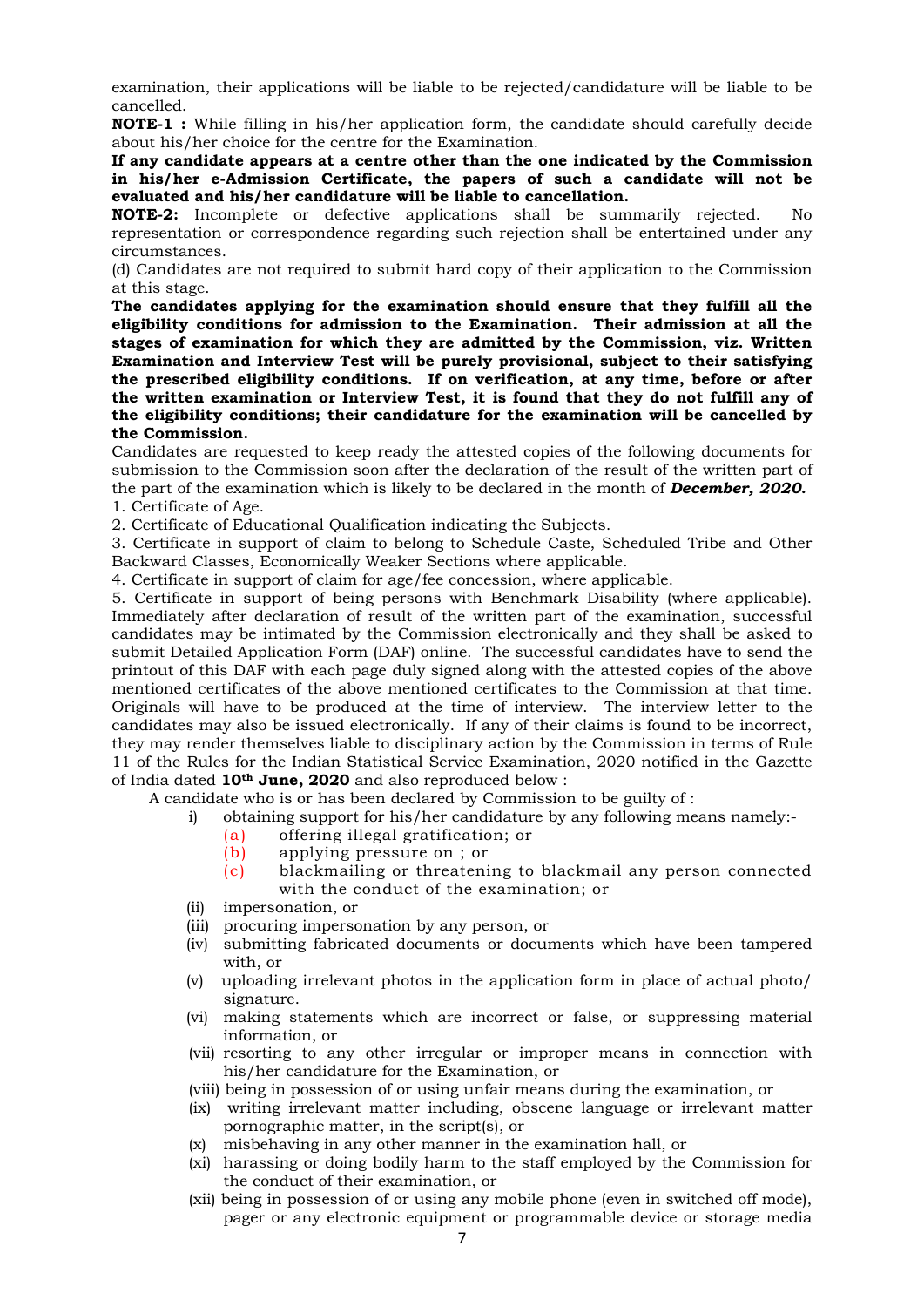like pen drive, smart watches etc. or camera or blue tooth devices or any other equipment or related accessories either in working or switched off mode capable of being used as a communication device during the examination; or

- (xiii) violating any of the instructions issued to candidates along with their e-Admission Certificates permitting them to take the examination, or
- (xiv) attempting to commit, or as the case may be abetting the commission of all or any of the acts specified in the foregoing clauses; may in addition to rendering himself/herself liable to criminal prosecution, be liable
	- (a) to and shall be disqualified by the Commission from the examination for which he/she is a candidate; and/or
	- (b) shall be liable to be debarred either permanently or for a specified period:-
		- (i) by the Commission from any examination or selection held by them; (ii) by the Central Government from any employment under them; and
	- (c) if he/she is already in service under Government to disciplinary action under the appropriate rules :

Provided that no penalty under this rule shall be imposed except after :

- (i) giving the candidate an opportunity of making such representation in writing as he/she may wish to make in that behalf; and
- (ii) taking the representation, if any, submitted by the candidate, within the period allowed to him/ her into consideration.

 Any person who is found by the Commission to be guilty of colluding with a candidate (s) in committing or abetting the Commission of any of the misdeeds listed at Clauses (i) to (xiii) above render himself liable to action in terms of the Clause (xiv).

## 6. LAST DATE FOR SUBMISSION OF APPLICATION :

The Online Applications can be filled upto  $30<sup>th</sup>$  June, 2020 till 18.00 Hours, after which the link will be disabled. Detailed instructions regarding filling of online application is available at Appendix-II(A).

(ii) The online Applications can be withdrawn from 07.07.2020 to 13.07.2020 till 6.00 PM after which the link will be disabled. Detailed instructions regarding withdrawal of Applications is available at Appendix-II(B).

# 7. CORRESPONDENCE WITH THE COMMISSION :

The Commission will not enter into any correspondence with the candidates about their candidature except in the following cases :

(i) The eligible candidates shall be issued an e-Admission Certificate three weeks before the commencement of the examination. The e-Admission Certificate will be made available on the UPSC Web-site [https://www.upsc.gov.in] for downloading by candidates. No Admission Certificate will be sent by post. For downloading the e-Admission Certificate/e-Admit Card the candidate must have his/her vital parameters like RID and Date of Birth or Roll No. (if received) & date of birth or name, father's name & Date of Birth available with him/her. If a candidate does not receive his/her admission certificate or any other communication regarding his/her candidature for the examination three weeks before the commencement of the examination, he/she should at once contact the **Commission.** Information in this regard can also be obtained from the Facilitation Counter located in the Commission's Office either in person or over phone Nos.011-23381125/011- 23385271/011-23098543. In case no communication is received in the Commission's office from the candidate regarding non-receipt of his/her e-Admission Certificate at least three weeks before the examination, he/she himself/herself will be solely responsible for non-receipt of his/her e-Admission Certificate.

No candidate will ordinarily be allowed to take the examination unless he/she holds an e-admission certificate for the examination. On receipt of e-Admission Certificate, check it carefully and bring discrepancies/errors, if any, to the notice of UPSC immediately.

The candidates should note that their admission to the examination will be purely provisional based on the information given by them in the Application Form. This will be subject to verification of all the eligibility conditions by the UPSC.

The mere fact that an e-admission certificate to the Examination has been issued to a candidate will not imply that the Commission has finally cleared his/her candidature or that the Commission has accepted entries made by the candidate in his/her application for the Examination as true and correct. Candidates may note that the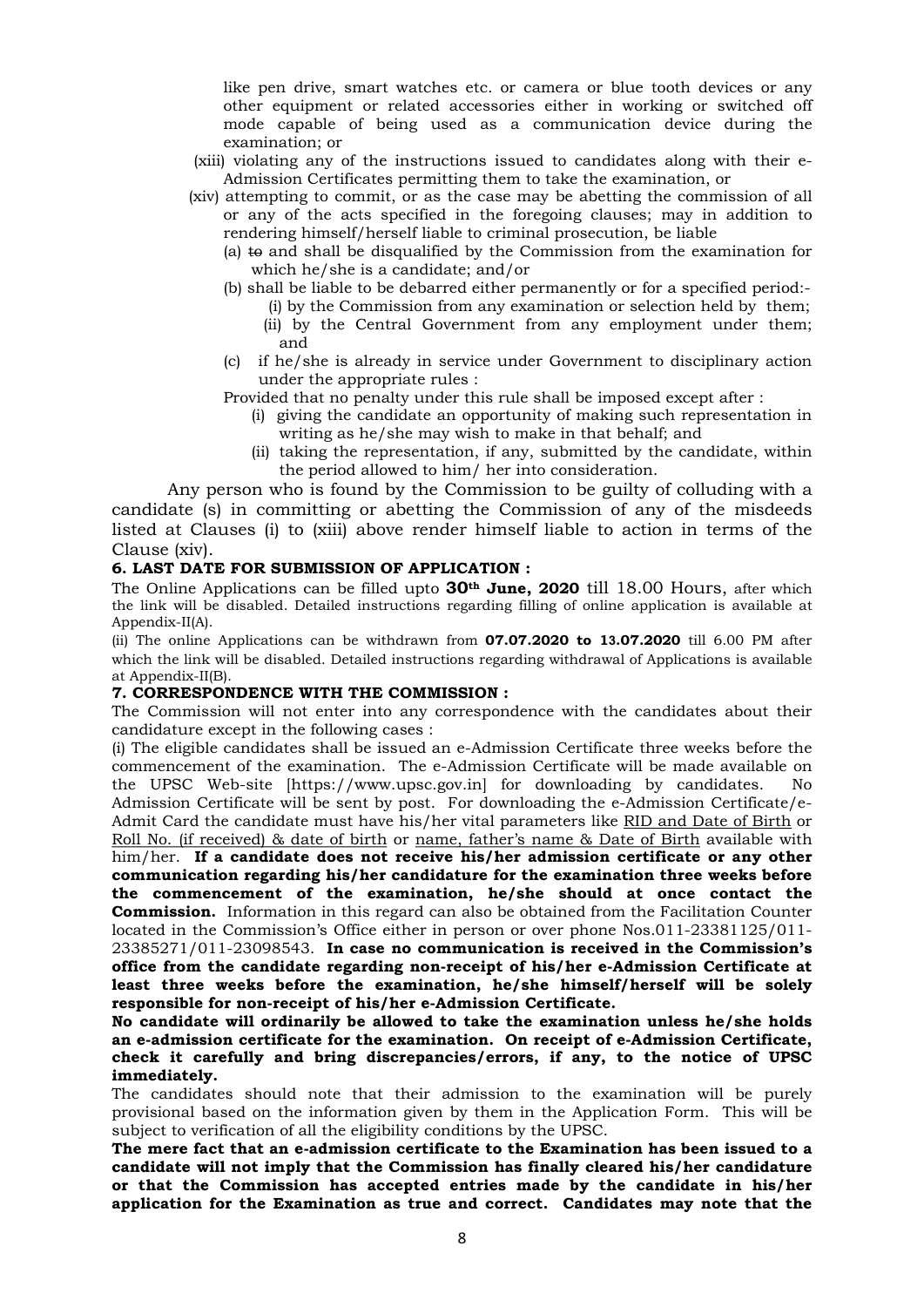Commission will take up the verification of eligibility conditions of a candidate, with reference to original documents, only after the candidate has qualified the Indian Statistical Service (Written) Examination. Unless the Commission formally confirms candidature, it continues to be provisional.

The decision of the Commission as to the eligibility or otherwise of a candidate for admission to the Examination shall be final.

Candidates should note that the name in the e-Admission Certificate in some cases may be abbreviated due to technical reasons.

(ii) The candidates must ensure that their E-Mail IDs given in their Online Applications are valid and active as the Commission may use electronic mode of communication while contacting them at different stages of examination processes.

(iii) A candidate must see that communications sent to him/her at the address stated in his/her application are redirected, if necessary. Change in address should be communicated to the Commission at the earliest opportunity. Although the Commission make every effort to take account of such changes, they cannot accept any responsibility in the matter.

(iv) Candidates may note that they will not be allowed to take the examination on the strength of an e-Admission Certificate issued in respect of another candidate.

IMPORTANT : ALL COMMUNICATIONS TO THE COMMISSION SHOULD INVARIABLY CONTAIN THE FOLLOWING PARTICULARS :

- 1. NAME AND YEAR OF THE EXAMINATION
- 2. REGISTRATION I.D. (RID)
- 3. ROLL NUMBER (IF RECEIVED)
- 4. NAME OF CANDIDATE (IN FULL AND IN BLOCK LETTERS)
- 5. COMPLETE POSTAL ADDRESS AS GIVEN IN THE APPLICATION.
- 6. VALID AND ACTIVE E-MAIL ID.
- N.B.I : Communications not containing the above particulars may not be attended to.
- N.B.II : If a letter/communication is received from a candidate after an examination has been held and it does not give his/her full name and Roll number, it will be ignored and no action will be taken thereon.

Candidates are strongly advised to keep a printout or soft copy of their online application for future references.

8. The eligibility for availing reservation against the vacancies reserved for the Persons with Benchmark Disabilities shall be the same as prescribed in "The Rights of Persons with Disabilities Act, 2016 (RPwD Act, 2016)". The candidates of Multiple Disabilities will be eligible for reservation under category (e) - Multiple Disabilities only of Section 34(1) of RPwD Act, 2016 and shall not be eligible for reservation under any other categories of disabilities i.e. (a) to (d) of Section 34(1) of RPwD Act, 2016 on account of having 40% and above impairment in any of these categories of PwBD.

Provided further that the persons with Benchmark Disabilities shall also be required to meet special eligibility criteria in terms of physical requirements/functional classification (abilities/ disabilities) consistent with requirements of the identified Service/Post as under:- Indian Statistical Service

| S1.          | <b>Functional Classification</b>                    | <b>Physical Requirements</b>          |
|--------------|-----------------------------------------------------|---------------------------------------|
| a            | Blindness (B)                                       | H, SP, S, ST, W, MF, RW (in Braille/  |
|              |                                                     | software)                             |
|              | Low Vision (LV)                                     | H, SP, S, ST, W, MF, RW, SE (with     |
|              |                                                     | appropriate aids)                     |
| b            | Deaf (D)                                            | SP, S, ST, W, MF, RW, SE              |
|              | Hard of Hearing (HH)                                | H (with appropriate aids), SP, S, ST, |
|              |                                                     | W, MF, RW, SE                         |
| $\mathbf{C}$ | OA (One Arm affected ), OL                          | H, SP, S, ST, W, MF, RW, SE           |
|              | (One leg affected), OLA (One                        |                                       |
|              | arm and one leg affected), BL                       | Mobility should not be affected.      |
|              | (Both leg affected), DW                             | Persons should be assessed with       |
|              | (Dwarfism), LC (Leprosy Cured),                     | appropriate aids and appliances.      |
|              | AAV (Acid Attack Victims) and                       |                                       |
|              | CP (Cerebral Palsy)                                 |                                       |
| d            | SLD (except dyscalculia)                            | H, SP, S, ST, W, MF, RW, SE, N        |
| e            | Multiple Disability (MD) involve<br>the following:- |                                       |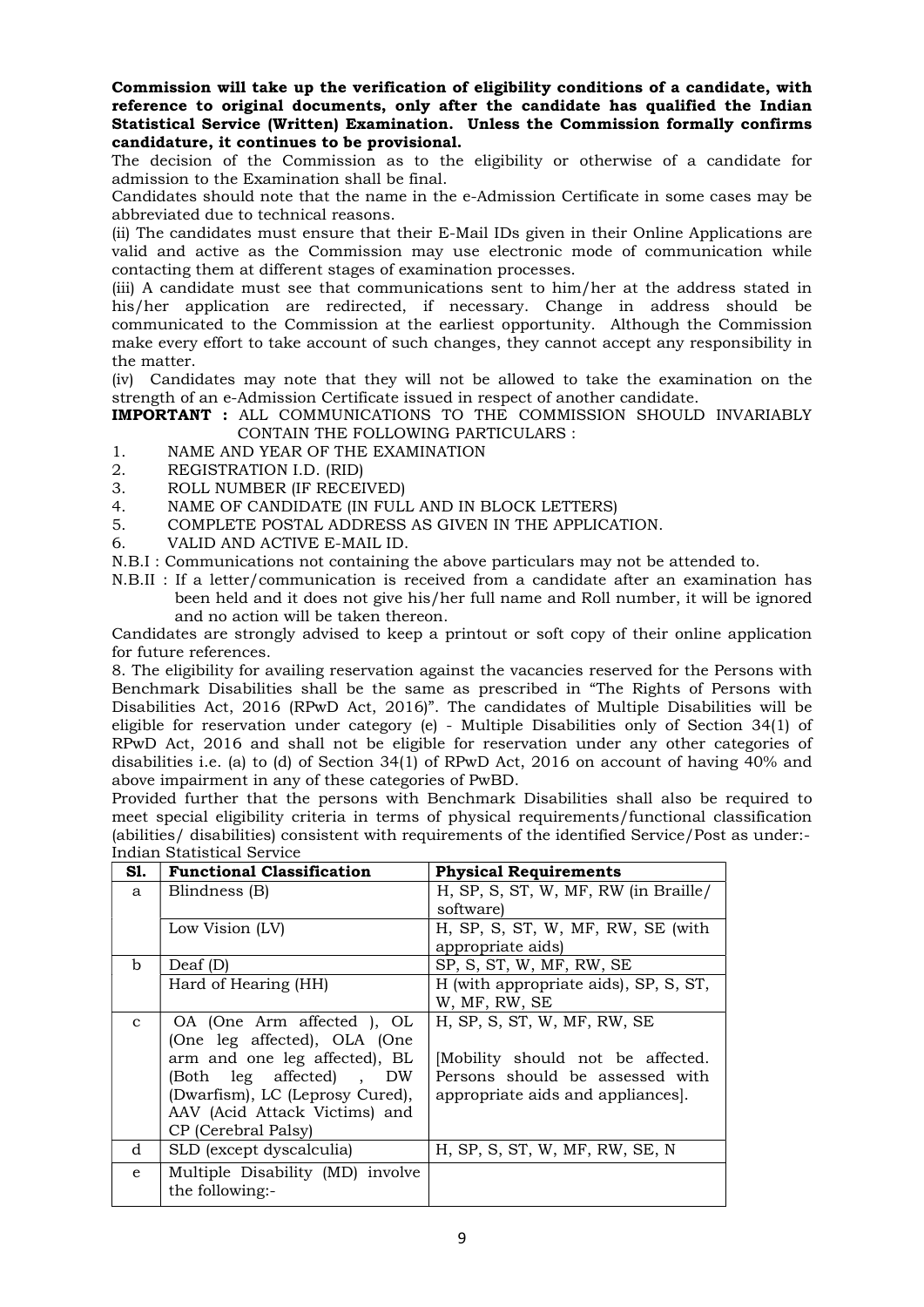| S1. | <b>Functional Classification</b>                                                                                                                                                                                                      | <b>Physical Requirements</b>                                                                                                               |  |  |  |  |  |  |
|-----|---------------------------------------------------------------------------------------------------------------------------------------------------------------------------------------------------------------------------------------|--------------------------------------------------------------------------------------------------------------------------------------------|--|--|--|--|--|--|
|     | Disability<br>Locomotor<br>(excluding<br>muscular<br>dystrophy) with low vision or<br>blindness i.e. OA with LV/B,<br>OL with LV/B, OLA with<br>LV/B, BL with LV/B, DW<br>with LV/B, AAV with LV/B,<br>LC with LV/B.                  | H, SP, S, ST, W, MF, RW (for<br>Blindness in Braille/software), SE<br>(for LV only)                                                        |  |  |  |  |  |  |
|     | Locomotor<br>Disability<br><i>(excluding)</i><br>muscular<br>dystrophy) with Deaf (D) or<br>Hard of Hearing (HH) i.e. OA<br>with D/HH, OL with D/HH,<br>OLA with D/HH, BL with<br>D/HH, DW with D/HH, AAV<br>with D/HH, LC with D/HH. | SP, S, ST, W, MF, RW, SE, H (for<br>HH only)                                                                                               |  |  |  |  |  |  |
|     | LV with HH                                                                                                                                                                                                                            | H (with appropriate aids), SP, S, ST,<br>W, MF, RW, SE (with appropriate<br>aids)                                                          |  |  |  |  |  |  |
|     | disability<br>Locomotor<br>(excluding)<br>muscular<br>dystrophy) with SLD i.e. OA<br>with SLD, OL with SLD, OAL<br>with SLD, BL with SLD, AAV<br>with SLD, DW with SLD                                                                | H, SP, S, ST, W, MF, RW, SE, N<br>[Mobility should not be affected.<br>Persons should be assessed with<br>appropriate aids and appliances. |  |  |  |  |  |  |
|     | SLD with LV                                                                                                                                                                                                                           | H, SP, S, ST, W, MF, RW, SE (with<br>appropriate aids), N                                                                                  |  |  |  |  |  |  |
|     | SLD with HH                                                                                                                                                                                                                           | H (with appropriate aids), SP, S, ST,<br>W, MF, RW, SE, N                                                                                  |  |  |  |  |  |  |
|     | Disability<br>Locomotor<br>(excluding<br>muscular<br>dystrophy) with HH                                                                                                                                                               | H, SP, S, ST, W, MF, RW (for<br>Blindness in Braille/software), SE<br>(for LV only)                                                        |  |  |  |  |  |  |

Note: H- Hearing, SP- Speaking, S – Sitting, ST – Standing, W – Walking, MF – Manipulation by fingers, RW – Reading & Writing, SE – Seeing, OA - One Arm affected, OL - One Leg affected, OLA - One Leg One Arm affected, N- Numerical calculation ability, C - Communication and BL - Both legs affected.

9. Details about the scheme of examination, standard and syllabi of the subjects etc. may be seen in Appendix-I of this Notice.

#### ( OM PRAKASH) Under Secretary Union Public Service Commission

#### APPENDIX-I SCHEME OF EXAMINATION SECTION-I

The examination shall be conducted according to the following plan—

 Part I-Written examination carrying a maximum of 1000 marks in the subjects as shown below.

Part II-Viva voce of such candidates as may be called by the Commission carrying a maximum of 200 marks.

#### PART-I

 The subjects of the written examination under Part-I, the maximum marks allotted to each subject/paper and the time allowed shall be as follows :

| Indian Statistical Service      |         |          |  |
|---------------------------------|---------|----------|--|
| Sl. Subject                     | Maximum | Time     |  |
| No.                             | Marks   | Allowed  |  |
| 1. General English              | 100     | 3 hrs.   |  |
| 2. General Studies              | 100     | 3 hrs.   |  |
| 3. Statistics-I (Objective)     | 200     | 2 hrs.   |  |
| 4. Statistics-II (Objective)    | 200     | $2$ hrs. |  |
| 5. Statistics-III (Descriptive) | 200     | 3 hrs.   |  |
| 6. Statistics-IV (Descriptive)  | 200     | 3 hrs.   |  |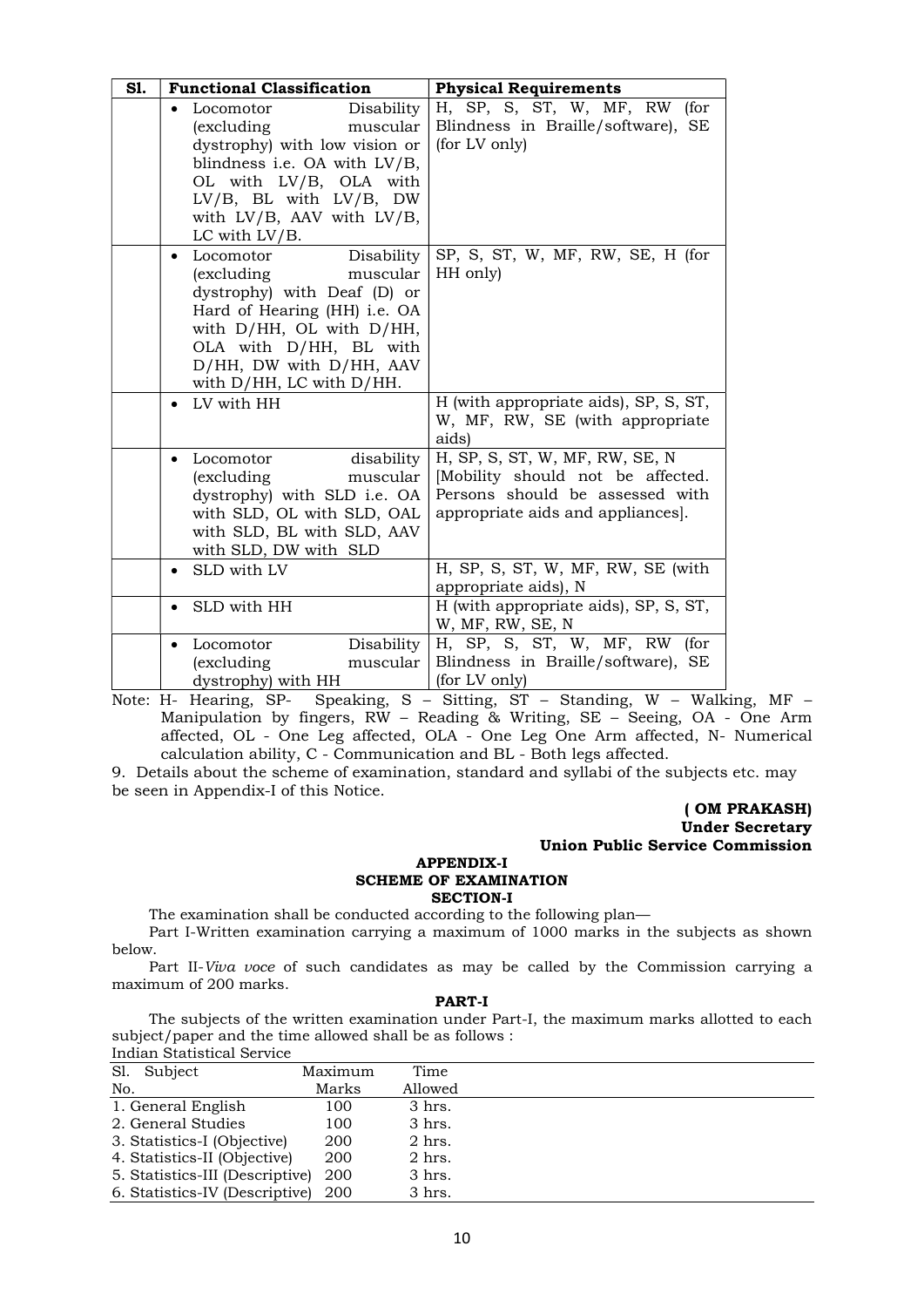- Note-1: Statistics I & II will be of Objective Type Questions (80 questions with maximum marks of 200 in each paper) to be attempted in 120 minutes.
- Note-2: Statistics III and IV will be of Descriptive Type having Short Answer/ Small Problems Questions (50%) and Long Answer and Comprehension problem questions (50%). At least one Short Answer and One Long Answer Question from each section is compulsory. In Statistics-IV, equal number of questions i.e. 50% weightage from all the sub-sections below and candidates have to choose any two sub-sections and answer.
- Note-3: The papers on General English and General Studies will be of subjective type.
- Note-4: The details of standard and syllabi for the examination are given in Section-II below.

 2. The question papers in all subjects will be of Conventional (essay) type except in Statistics Paper I and Statistics Paper II which are Objective Type Papers.

3. ALL QUESTION PAPERS MUST BE ANSWERED IN ENGLISH; QUESTION PAPERS WILL BE SET IN ENGLISH ONLY.

- 4. (i) Candidates must write the papers in their own hand. In no circumstances will they be allowed the help of a scribe to write the answers for them. The Persons with Benchmark Disabilities in the categories of blindness, locomotor disability (both arm affected – BA) and cerebral palsy will be provided the facility of scribe, if desired by the person. In case of other category of Persons with Benchmark Disabilities as defined under section 2(r) of the RPWD Act, 2016, the facility of scribe will be allowed to such candidates on production of a certificate to the effect that the person concerned has physical limitation to write, and scribe is essential to write examination on behalf, from the Chief Medical Officer/ Civil Surgeon/ Medical Superintendent of a Government Health Care institution as per proforma at Appendix – V.
- (ii) The candidates have discretion of opting for his/her own scribe or request the Commission for the same. The details of scribe i.e. whether own or the Commission's and the details of scribe in case candidates are bringing their own scribe, will be sought at the time of filling up the application form online as per proforma at Appendix - VI.
- (iii) The qualification of the Commission's scribe as well as own scribe will not be more than the minimum qualification criteria of the examination. However, the qualification of the scribe should always be matriculate or above.
- (iv) The Persons with Benchmark Disabilities in the category of blindness, locomotor disability (both arm affected – BA) and cerebral palsy will be allowed Compensatory Time of twenty minutes per hour of the examination. In case of other categories of Persons with Benchmark Disabilities, this facility will be provided on production of a certificate to the effect that the person concerned has physical limitation to write from the Chief Medical Officer/ Civil Surgeon/ Medical Superintendent of a Government Health Care institution as per proforma at Appendix – V.

Note (1) : The eligibility conditions of a scribe, his/her conduct inside the examination hall and the manner in which and extent to which he/she can help the PwBD candidate in writing the Indian Statistical Service Examination shall be governed by the instructions issued by the UPSC in this regard. Violation of all or any of the said instructions shall entail the cancellation of the candidature of the PwBD candidate in addition to any other action that the UPSC may take against the scribe.

Note (2) : The criteria for determining the percentage of visual impairment shall be as follows :—

| <b>Better</b> eye         | Worse eye                    | Per Cent   | Disability category  |  |  |  |
|---------------------------|------------------------------|------------|----------------------|--|--|--|
| <b>Best Corrected</b>     | <b>Best Corrected</b>        | Impairment |                      |  |  |  |
| $6/6$ to $6/18$           | $6/6$ to $6/18$              | $0\%$      | 0                    |  |  |  |
|                           | $6/24$ to $6/60$             | 10%        | $\Omega$             |  |  |  |
|                           | Less than $6/60$ to $3/60$   | 20%        |                      |  |  |  |
|                           | Less than $3/60$ to No Light | 30%        | II (One eyed person) |  |  |  |
|                           | Perception                   |            |                      |  |  |  |
| $6/24$ to $6/60$          | $6/24$ to $6/60$             | 40%        | III a (low vision)   |  |  |  |
| 0r                        | Less than $6/60$ to $3/60$   | 50%        | III b (low vision)   |  |  |  |
| Visual field less than 40 | Less than 3/60 to No Light   | 60%        | III c (low vision)   |  |  |  |
| up to 20 degree around    | Perception                   |            |                      |  |  |  |
| centre of fixation or     |                              |            |                      |  |  |  |
| heminaopia involving      |                              |            |                      |  |  |  |
| macula                    |                              |            |                      |  |  |  |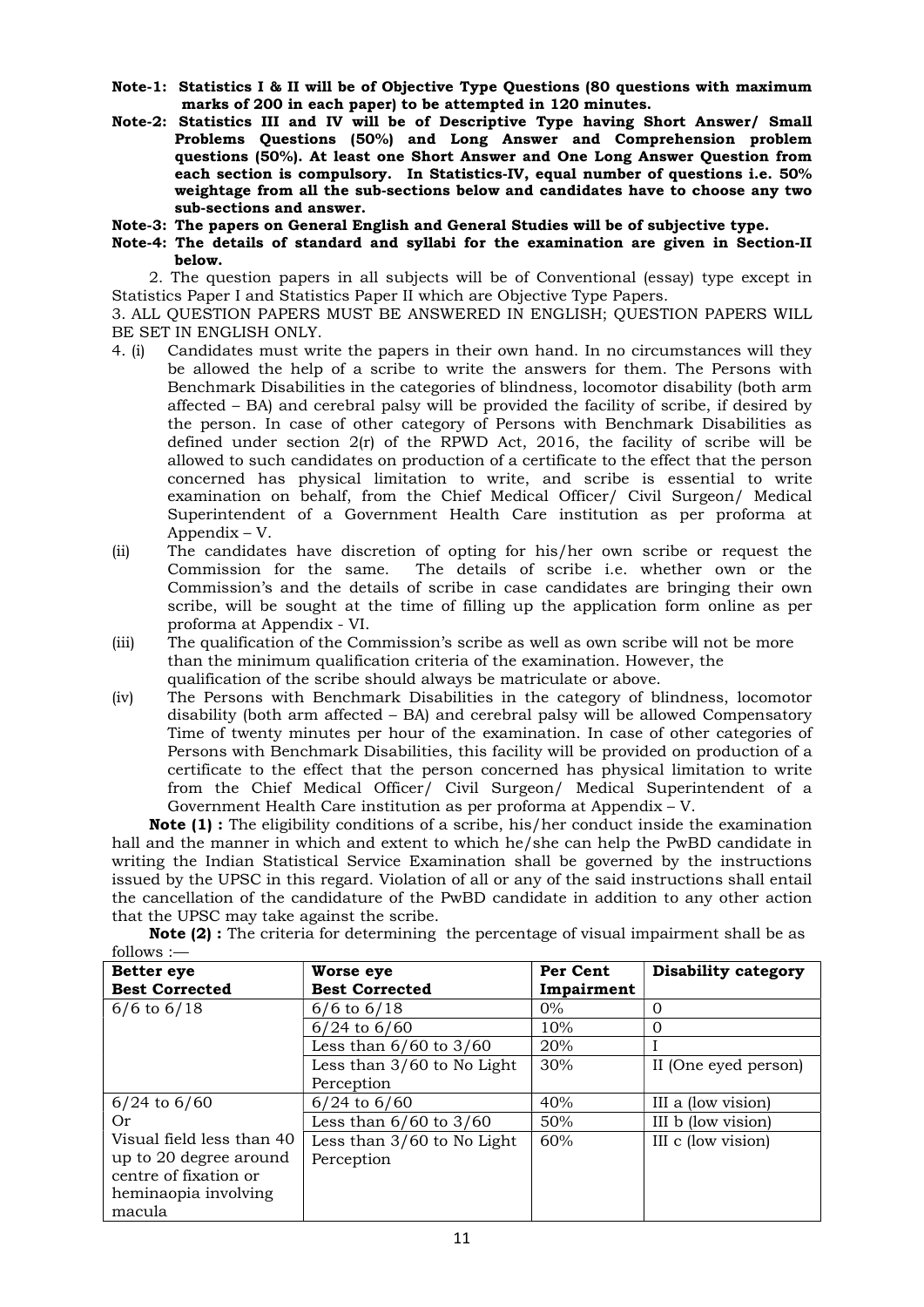| Less than $6/60$ to $3/60$ | Less than $6/60$ to $3/60$   | 70%  | III d (low vision) |
|----------------------------|------------------------------|------|--------------------|
| Or                         | Less than $3/60$ to No Light | 80%  | III e (low vision) |
| Visual field less than 20  | Perception                   |      |                    |
| up to 10 degree around     |                              |      |                    |
| centre of fixation         |                              |      |                    |
| Less than $3/60$ to $1/60$ | Less than 3/60 to No Light   | 90%  | IV a (Blindness)   |
| 0r                         | Perception                   |      |                    |
| Visual field less than 10  |                              |      |                    |
| degree around centre of    |                              |      |                    |
| fixation                   |                              |      |                    |
| Only HMCF                  | Only HMCF                    | 100% | IV b (Blindness)   |
| Only Light Perception      | Only Light Perception        |      |                    |
| No Light Perception        | No Light Perception          |      |                    |

Note (3): The concession admissible to blind/low vision candidates shall not be admissible to those suffering from Myopia.

 5. The Commission have the discretion to fix qualifying marks in any or all the subjects of the examination.

 6. If a candidate's handwriting is not easily legible, a deduction will be made on this account, from the total marks otherwise accruing to him/her.

7. Marks will not be allotted for mere superficial knowledge.

 8. Credit will be given for orderly effective and exact expression combined with due economy of words.

9. In the question papers, wherever required, SI Units will be used.

 10. Candidates will be allowed the use of Scientific (Non-Programmable type) Calculators in Descriptive Type Papers at the examination. Programmable type calculators will, however, not be allowed and the use of such calculators shall tantamount to resorting to unfair means by the candidates. Loaning or interchanging of calculators in the Examination Hall is not permitted. However, no calculator will be allowed in the Objective Type Papers at the examination.

 11. Candidates should use only International Form of Indian numerals (e.g., 1, 2, 3, 4, 5, 6 etc.) while answering question papers.

### PART - II

Viva voce—The candidate will be interviewed by a Board of competent and unbiased observers who will have before them a record of his/her career. The object of the interview is to assess his/her suitability for the service for which he/she has competed. The interview is intended to supplement the written examination for testing the general and specialised knowledge and abilities for the candidate. The candidate will be expected to have taken an intelligent interest not only in his/her subjects of academic study but also in events which are happening around him/her both within and outside his/her own State or Country as well as in modern currents of thought and in new discoveries which should rouse the curiosity of well educated youth.

 The technique of the interview is not that of a strict cross-examination, but of a natural, through directed and purposive conversation intended to reveal the candidate's mental qualities and his/her grasp of problems. The Board will pay special attention to assess the intellectual curiosity, critical powers of assimilation, balance of judgment and alertness of mind, the ability for social cohesion, integrity of character initiative and capacity for leadership.

#### SECTION-II STANDARD AND SYLLABI

 The standard of papers in General English and General Studies will be such as may be expected of a graduate of an Indian University.

 The standard of papers in the other subjects will be that of the Master's degree examination of an Indian University in the relevant disciplines. The candidates will be expected to illustrate theory by facts, and to analyse problems with the help of theory. They will be expected to be particularly conversant with Indian problems in the field(s) of Statistics.

#### GENERAL ENGLISH

 Candidates will be required to write an essay in English. Other questions will be designed to test their understanding of English and workman like use of words. Passages will usually be set for summary or precis.

#### GENERAL STUDIES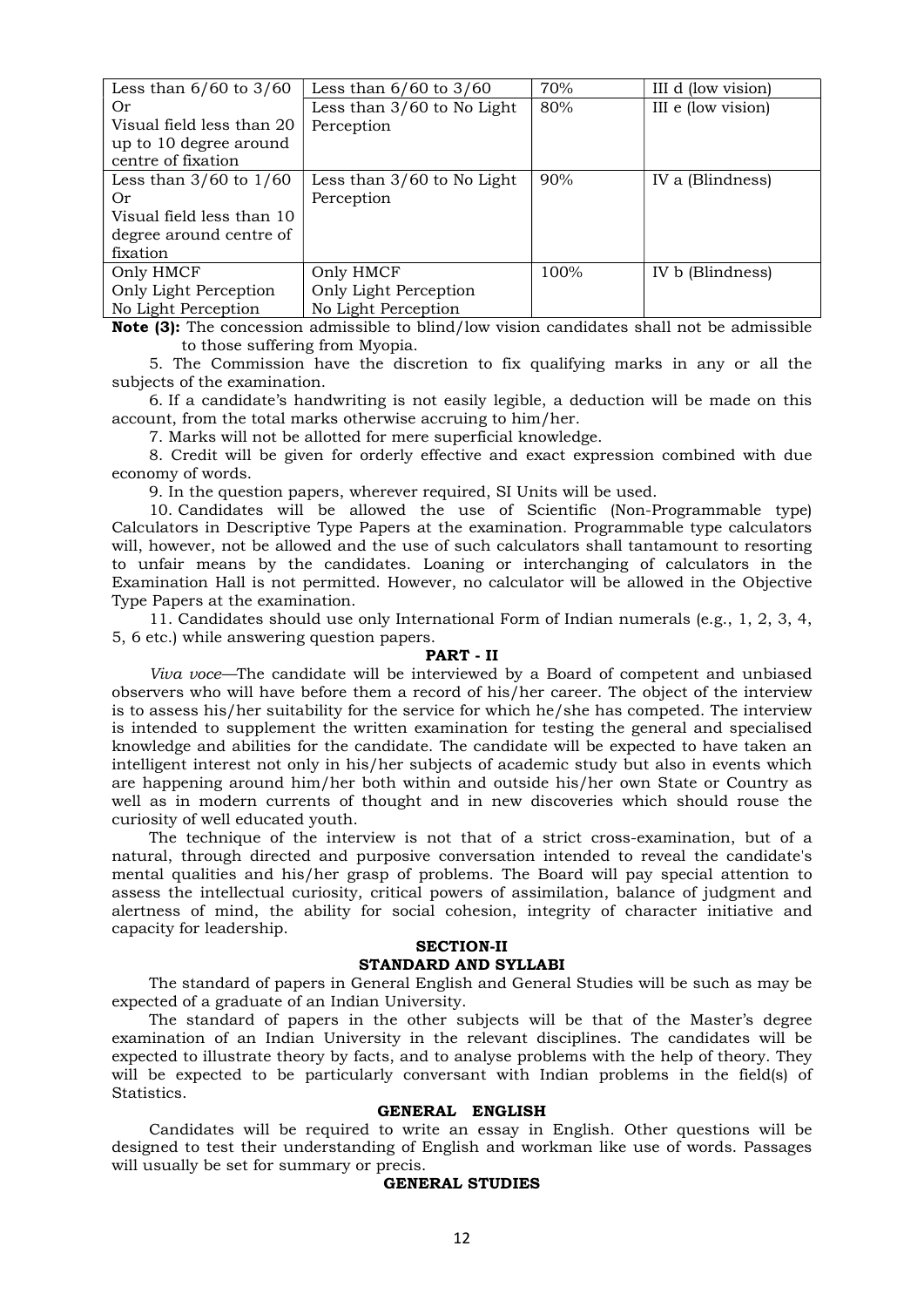General knowledge including knowledge of current events and of such matters of everyday observation and experience in their scientific aspects as may be expected of an educated person who has not made a special study of any scientific subject. The paper will also include questions on Indian Polity including the political system and the Constitution of India, History of India and Geography of a nature which a candidate should be able to answer without special study.

## (i) Probability:

# STATISTICS-I (OBJECTIVE TYPE)

Classical and axiomatic definitions of Probability and consequences. Law of total probability, Conditional probability, Bayes' theorem and applications. Discrete and continuous random variables. Distribution functions and their properties.

Standard discrete and continuous probability distributions - Bernoulli, Uniform, Binomial, Poisson, Geometric, Rectangular, Exponential, Normal, Cauchy, Hyper geometric, Multinomial, Laplace, Negative binomial, Beta, Gamma, Lognormal. Random vectors, Joint and marginal distributions, conditional distributions, Distributions of functions of random variables. Modes of convergences of sequences of random variables - in distribution, in probability, with probability one and in mean square. Mathematical expectation and conditional expectation. Characteristic function, moment and probability generating functions, Inversion, uniqueness and continuity theorems. Borel 0-1 law, Kolmogorov's 0-1 law. Tchebycheff's and Kolmogorov's inequalities. Laws of large numbers and central limit theorems for independent variables.

## (ii) Statistical Methods:

Collection, compilation and presentation of data, charts, diagrams and histogram. Frequency distribution. Measures of location, dispersion, skewness and kurtosis. Bivariate and multivariate data. Association and contingency. Curve fitting and orthogonal polynomials. Bivariate normal distribution. Regression-linear, polynomial. Distribution of the correlation coefficient, Partial and multiple correlation, Intraclass correlation, Correlation ratio.

Standard errors and large sample test. Sampling distributions of sample mean, sample variance, t, chi-square and F; tests of significance based on them, Small sample tests.

Non-parametric tests-Goodness of fit, sign, median, run, Wilcoxon, Mann-Whitney, Wald-Wolfowitz and Kolmogorov-Smirnov. Order statistics-minimum, maximum, range and median. Concept of Asymptotic relative efficiency.

## (iii) Numerical Analysis:

**Finite differences of different orders:**  $\Delta$ , E and D operators, factorial representation of a polynomial, separation of symbols, sub-division of intervals, differences of zero.

Concept of interpolation and extrapolation: Newton Gregory's forward and backward interpolation formulae for equal intervals, divided differences and their properties, Newton's formula for divided difference, Lagrange's formula for unequal intervals, central difference formula due to Gauss, Sterling and Bessel, concept of error terms in interpolation formula. Inverse interpolation: Different methods of inverse interpolation.

Numerical differentiation: Trapezoidal, Simpson's one-third and three-eight rule and Waddles rule.

**Summation of Series:** Whose general term (i) is the first difference of a function (ii) is in geometric progression.

Numerical solutions of differential equations: Euler's Method, Milne's Method, Picard's Method and Runge-Kutta Method.

### (iv) Computer application and Data Processing:

**Basics of Computer**: Operations of a computer, Different units of a computer system like central processing unit, memory unit, arithmetic and logical unit, input unit, output unit etc., Hardware including different types of input, output and peripheral devices, Software, system and application software, number systems, Operating systems, packages and utilities, Low and High level languages, Compiler, Assembler, Memory – RAM, ROM, unit of computer memory (bits, bytes etc.), Network – LAN, WAN, internet, intranet, basics of computer security, virus, antivirus, firewall, spyware, malware etc.

Basics of Programming: Algorithm, Flowchart, Data, Information, Database, overview of different programming languages, frontend and backend of a project, variables, control structures, arrays and their usages, functions, modules, loops, conditional statements, exceptions, debugging and related concepts.

# STATISTICS- II (OBJECTIVE TYPE)

# (i) Linear Models:

Theory of linear estimation, Gauss-Markov linear models, estimable functions, error and estimation space, normal equations and least square estimators, estimation of error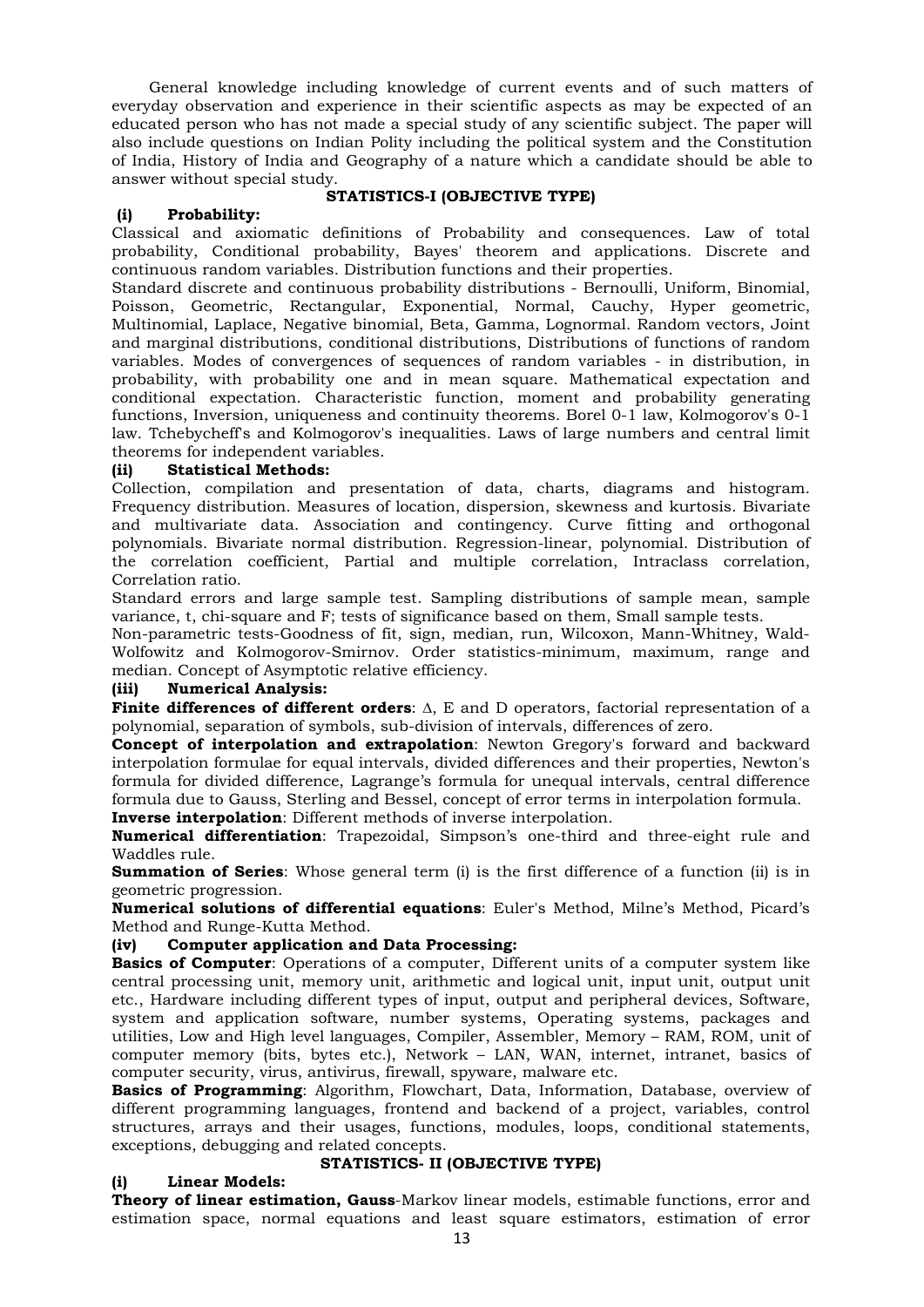variance, estimation with correlated observations, properties of least square estimators, generalized inverse of a matrix and solution of normal equations, variances and covariances of least square estimators.

One way and two-way classifications, fixed, random and mixed effects models. Analysis of variance (two-way classification only), multiple comparison tests due to Tukey, Scheffe and Student-Newmann-Keul-Duncan.

# (ii) Statistical Inference and Hypothesis Testing:

Characteristics of good estimator. Estimation methods of maximum likelihood, minimum chi-square, moments and least squares. Optimal properties of maximum likelihood estimators. Minimum variance unbiased estimators. Minimum variance bound estimators. Cramer-Rao inequality. Bhattacharya bounds. Sufficient estimator. factorization theorem. Complete statistics. Rao-Blackwell theorem. Confidence interval estimation. Optimum confidence bounds. Resampling, Bootstrap and Jacknife.

Hypothesis testing: Simple and composite hypotheses. Two kinds of error. Critical region. Different types of critical regions and similar regions. Power function. Most powerful and uniformly most powerful tests. Neyman-Pearson fundamental lemma. Unbiased test. Randomized test. Likelihood ratio test. Wald's SPRT, OC and ASN functions. Elements of decision theory.

# (iii) Official Statistics:

# National and International official statistical system

Official Statistics: (a) Need, Uses, Users, Reliability, Relevance, Limitations, Transparency, its visibility (b) Compilation, Collection, Processing, Analysis and Dissemination, Agencies Involved, Methods

National Statistical Organization: Vision and Mission, NSSO and CSO; roles and responsibilities; Important activities, Publications etc.

National Statistical Commission: Need, Constitution, its role, functions etc; Legal Acts/ Provisions/ Support for Official Statistics; Important Acts

Index Numbers: Different Types, Need, Data Collection Mechanism, Periodicity, Agencies Involved, Uses

Sector Wise Statistics: Agriculture, Health, Education, Women and Child etc. Important Surveys & Census, Indicators, Agencies and Usages etc.

National Accounts: Definition, Basic Concepts; issues; the Strategy, Collection of Data and Release.

Population Census: Need, Data Collected, Periodicity, Methods of data collection, dissemination, Agencies involved.

Misc: Socio Economic Indicators, Gender Awareness/Statistics, Important Surveys and Censuses.

# STATISTICS- III (DESCRIPTIVE TYPE)

### (i) Sampling Techniques:

Concept of population and sample, need for sampling, complete enumeration versus sampling, basic concepts in sampling, sampling and Non-sampling error, Methodologies in sample surveys (questionnaires, sampling design and methods followed in field investigation) by NSSO.

Subjective or purposive sampling, probability sampling or random sampling, simple random sampling with and without replacement, estimation of population mean, population proportions and their standard errors. Stratified random sampling, proportional and optimum allocation, comparison with simple random sampling for fixed sample size. Covariance and Variance Function.

Ratio, product and regression methods of estimation, estimation of population mean, evaluation of Bias and Variance to the first order of approximation, comparison with simple random sampling.

Systematic sampling (when population size (N) is an integer multiple of sampling size (n)). Estimation of population mean and standard error of this estimate, comparison with simple random sampling.

Sampling with probability proportional to size (with and without replacement method), Des Raj and Das estimators for n=2, Horvitz-Thomson's estimator

Equal size cluster sampling: estimators of population mean and total and their standard errors, comparison of cluster sampling with SRS in terms of intra-class correlation coefficient.

Concept of multistage sampling and its application, two-stage sampling with equal number of second stage units, estimation of population mean and total.Double sampling in ratio and regression methods of estimation.

Concept of Interpenetrating sub-sampling.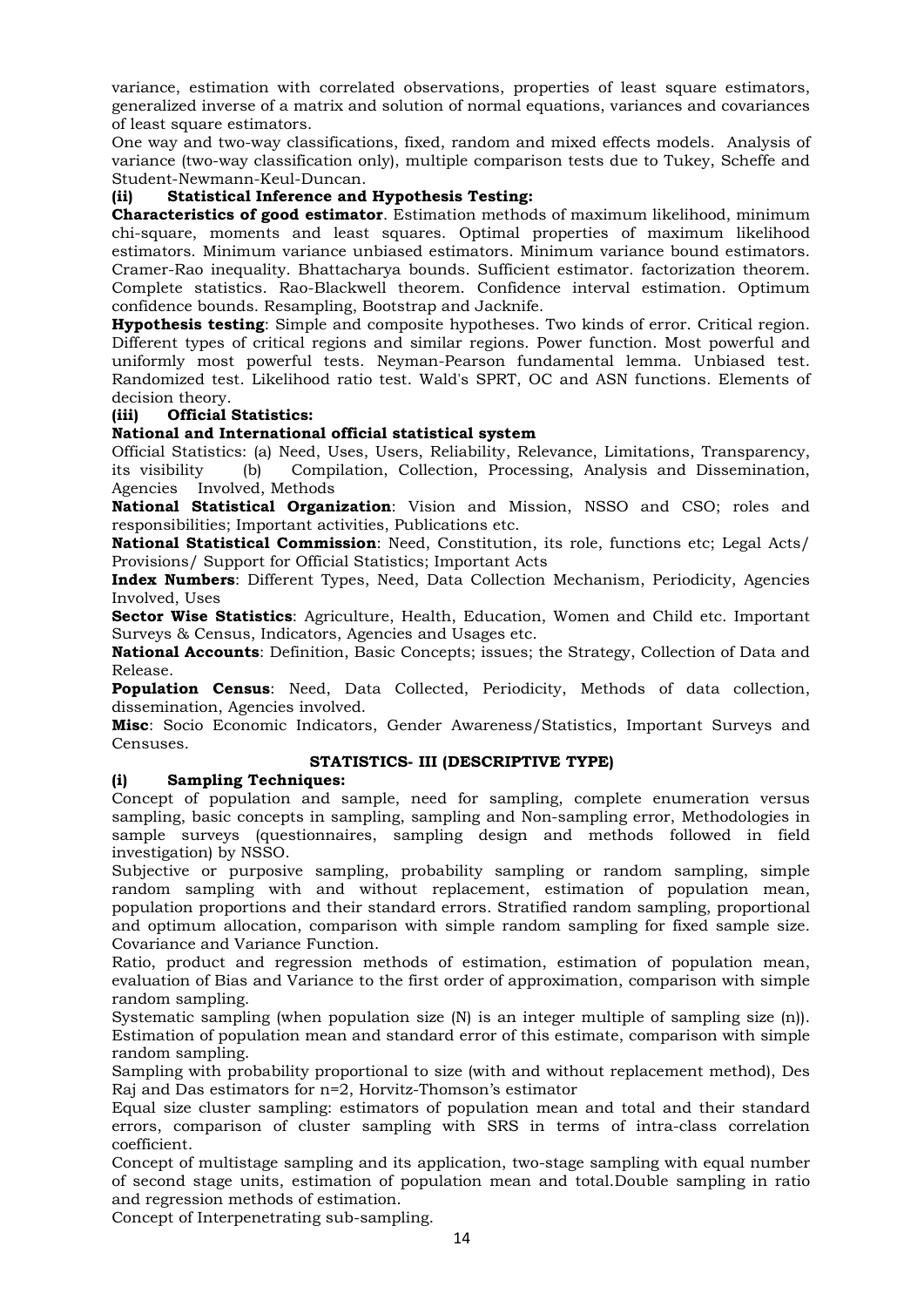# (ii) Econometrics:

Nature of econometrics, the general linear model (GLM) and its extensions, ordinary least squares (OLS) estimation and prediction, generalized least squares (GLS) estimation and prediction, heteroscedastic disturbances, pure and mixed estimation.

Auto correlation, its consequences and tests. Theil BLUS procedure, estimation and prediction, multi-collinearity problem, its implications and tools for handling the problem, ridge regression.

Linear regression and stochastic regression, instrumental variable estimation, errors in variables, autoregressive linear regression, lagged variables, distributed lag models, estimation of lags by OLS method, Koyck's geometric lag model.

Simultaneous linear equations model and its generalization, identification problem, restrictions on structural parameters, rank and order conditions.

Estimation in simultaneous equations model, recursive systems, 2 SLS estimators, limited information estimators, k-class estimators, 3 SLS estimator, full information maximum likelihood method, prediction and simultaneous confidence intervals.

# (iii) Applied Statistics:

Index Numbers: Price relatives and quantity or volume relatives, Link and chain relatives composition of index numbers; Laspeyre's, Paasches', Marshal Edgeworth and Fisher index numbers; chain base index number, tests for index number, Construction of index numbers of wholesale and consumer prices, Income distribution-Pareto and Engel curves, Concentration curve, Methods of estimating national income, Inter-sectoral flows, Interindustry table, Role of CSO. Demand Analysis

Time Series Analysis: Economic time series, different components, illustration, additive and multiplicative models, determination of trend, seasonal and cyclical fluctuations.

Time-series as discrete parameter stochastic process, auto covariance and autocorrelation functions and their properties.

Exploratory time Series analysis, tests for trend and seasonality, exponential and moving average smoothing. Holt and Winters smoothing, forecasting based on smoothing.

Detailed study of the stationary processes: (1) moving average (MA), (2) auto regressive (AR), (3) ARMA and (4) AR integrated MA (ARIMA) models. Box-Jenkins models, choice of AR and MA periods.

Discussion (without proof) of estimation of mean, auto covariance and autocorrelation functions under large sample theory, estimation of ARIMA model parameters.

Spectral analysis of weakly stationary process, periodogram and correlogram analyses, computations based on Fourier transform.

# STATISTICS-IV (DESCRIPTIVE TYPE)

### (Equal number of questions i.e. 50% weightage from all the subsections below and

## candidates have to choose any two subsections and answer) (i) Operations Research and Reliability:

Definition and Scope of Operations Research: phases in Operation Research, models and their solutions, decision-making under uncertainty and risk, use of different criteria, sensitivity analysis.

Transportation and assignment problems. Bellman's principle of optimality, general formulation, computational methods and application of dynamic programming to LPP.

Decision-making in the face of competition, two-person games, pure and mixed strategies, existence of solution and uniqueness of value in zero-sum games, finding solutions in  $2x^2$ , 2xm and mxn games.

Analytical structure of inventory problems, EOQ formula of Harris, its sensitivity analysis and extensions allowing quantity discounts and shortages. Multi-item inventory subject to constraints. Models with random demand, the static risk model. P and Q- systems with constant and random lead times.

Queuing models – specification and effectiveness measures. Steady-state solutions of M/M/1 and M/M/c models with associated distributions of queue-length and waiting time. M/G/1 queue and Pollazcek-Khinchine result.

Sequencing and scheduling problems. 2-machine n-job and 3-machine n-job problems with identical machine sequence for all jobs

Branch and Bound method for solving travelling salesman problem.

Replacement problems – Block and age replacement policies.

PERT and CPM – basic concepts. Probability of project completion.

Reliability concepts and measures, components and systems, coherent systems, reliability of coherent systems.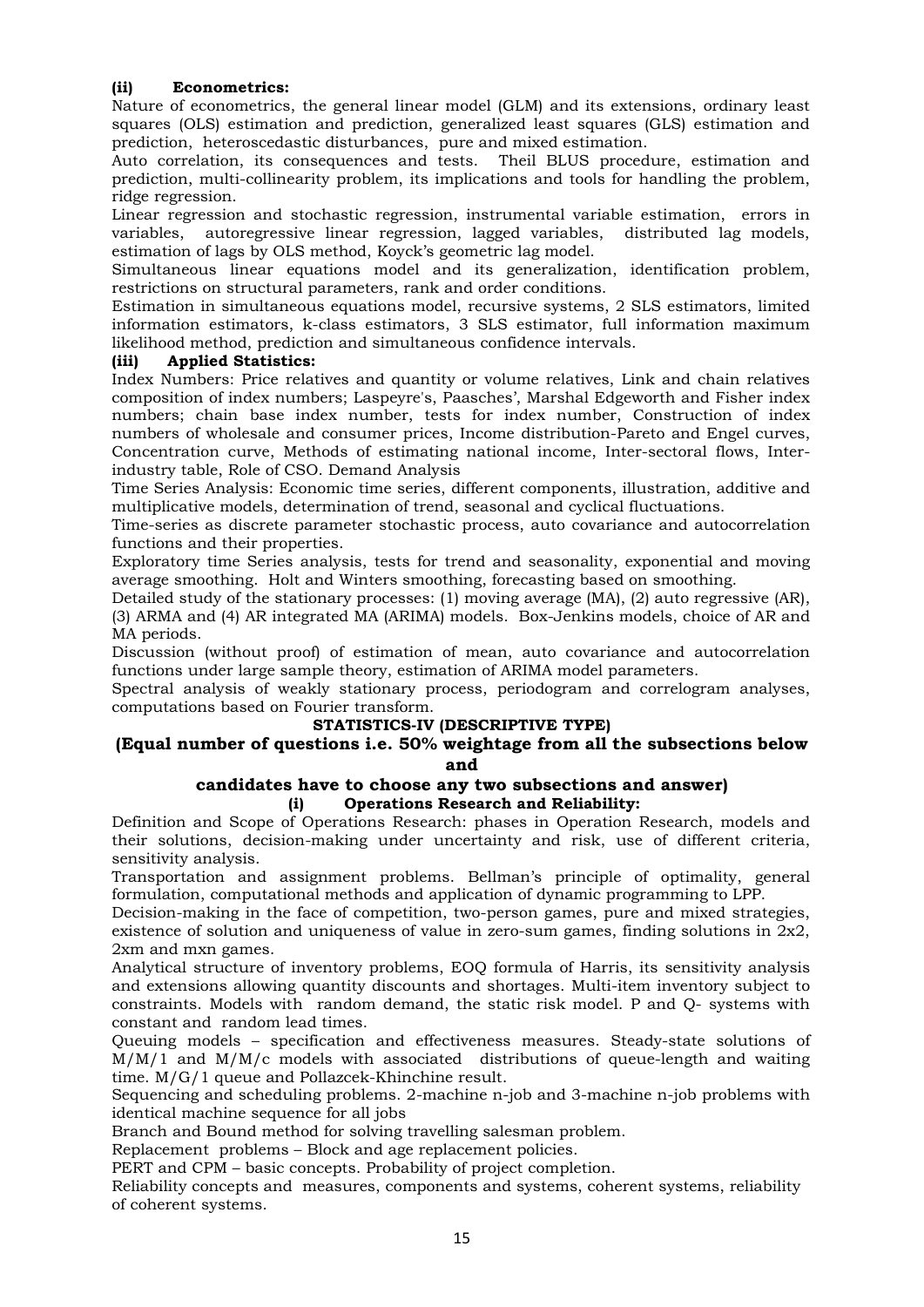Life-distributions, reliability function, hazard rate, common univariate life distributions – exponential, weibull, gamma, etc. Bivariate exponential distributions. Estimation of parameters and tests in these models.

Notions of aging – IFR, IFRA, NBU, DMRL and NBUE classes and their duals. Loss of memory property of the exponential distribution.

Reliability estimation based on failure times in variously censored life-tests and in tests with replacement of failed items. Stress-strength reliability and its estimation.

## (ii) Demography and Vital Statistics:

Sources of demographic data, census, registration, ad-hoc surveys, Hospital records, Demographic profiles of the Indian Census.

Complete life table and its main features, Uses of life table. Makehams and Gompertz curves. National life tables. UN model life tables. Abridged life tables. Stable and stationary populations.

Measurement of Fertility: Crude birth rate, General fertility rate, Age specific birth rate, Total fertility rate, Gross reproduction rate, Net reproduction rate.

Measurement of Mortality: Crude death rate, Standardized death rates, Age-specific death rates, Infant Mortality rate, Death rate by cause.

Internal migration and its measurement, migration models, concept of international migration. Net migration. International and postcensal estimates. Projection method including logistic curve fitting. Decennial population census in India.

## (iii) Survival Analysis and Clinical Trial:

Concept of time, order and random censoring, likelihood in the distributions – exponential, gamma, Weibull, lognormal, Pareto, Linear failure rate, inference for these distribution.

Life tables, failure rate, mean residual life and their elementary classes and their properties.

Estimation of survival function – actuarial estimator, Kaplan – Meier estimator, estimation under the assumption of IFR/DFR, tests of exponentiality against non-parametric classes, total time on test.

Two sample problem – Gehan test, log rank test.

Semi-parametric regression for failure rate – Cox's proportional hazards model with one and several covariates, rank test for the regression coefficient.

Competing risk model, parametric and non-parametric inference for this model.

Introduction to clinical trials: the need and ethics of clinical trials, bias and random error in clinical studies, conduct of clinical trials, overview of Phase I – IV trials, multicenter trials.

Data management: data definitions, case report forms, database design, data collection systems for good clinical practice.

Design of clinical trials: parallel vs. cross-over designs, cross-sectional vs. longitudinal designs, review of factorial designs, objectives and endpoints of clinical trials, design of Phase I trials, design of single-stage and multi-stage Phase II trials, design and monitoring of phase III trials with sequential stopping,

Reporting and analysis: analysis of categorical outcomes from Phase I – III trials, analysis of survival data from clinical trials.

### (iv) Quality Control:

Statistical process and product control: Quality of a product, need for quality control, basic concept of process control, process capability and product control, general theory of control charts, causes of variation in quality, control limits, sub grouping summary of out of control criteria, charts for attributes p chart, np chart, c-chart, V chart, charts for

variables: R,  $(X, R)$ ,  $(X, \sigma)$  charts.  $\overline{\phantom{0}}$  $\overline{\phantom{0}}$ 

Basic concepts of process monitoring and control; process capability and process optimization. General theory and review of control charts for attribute and variable data; O.C. and A.R.L. of control charts; control by gauging; moving average and exponentially weighted moving average charts; Cu-Sum charts using V-masks and decision intervals; Economic design of X-bar chart.

Acceptance sampling plans for attributes inspection; single and double sampling plans and their properties; plans for inspection by variables for one-sided and two sided specification.

### (v) Multivariate Analysis:

Multivariate normal distribution and its properties. Random sampling from multivariate normal distribution. Maximum likelihood estimators of parameters, distribution of sample mean vector.

Wishart matrix – its distribution and properties, distribution of sample generalized variance, null and non-null distribution of multiple correlation coefficients.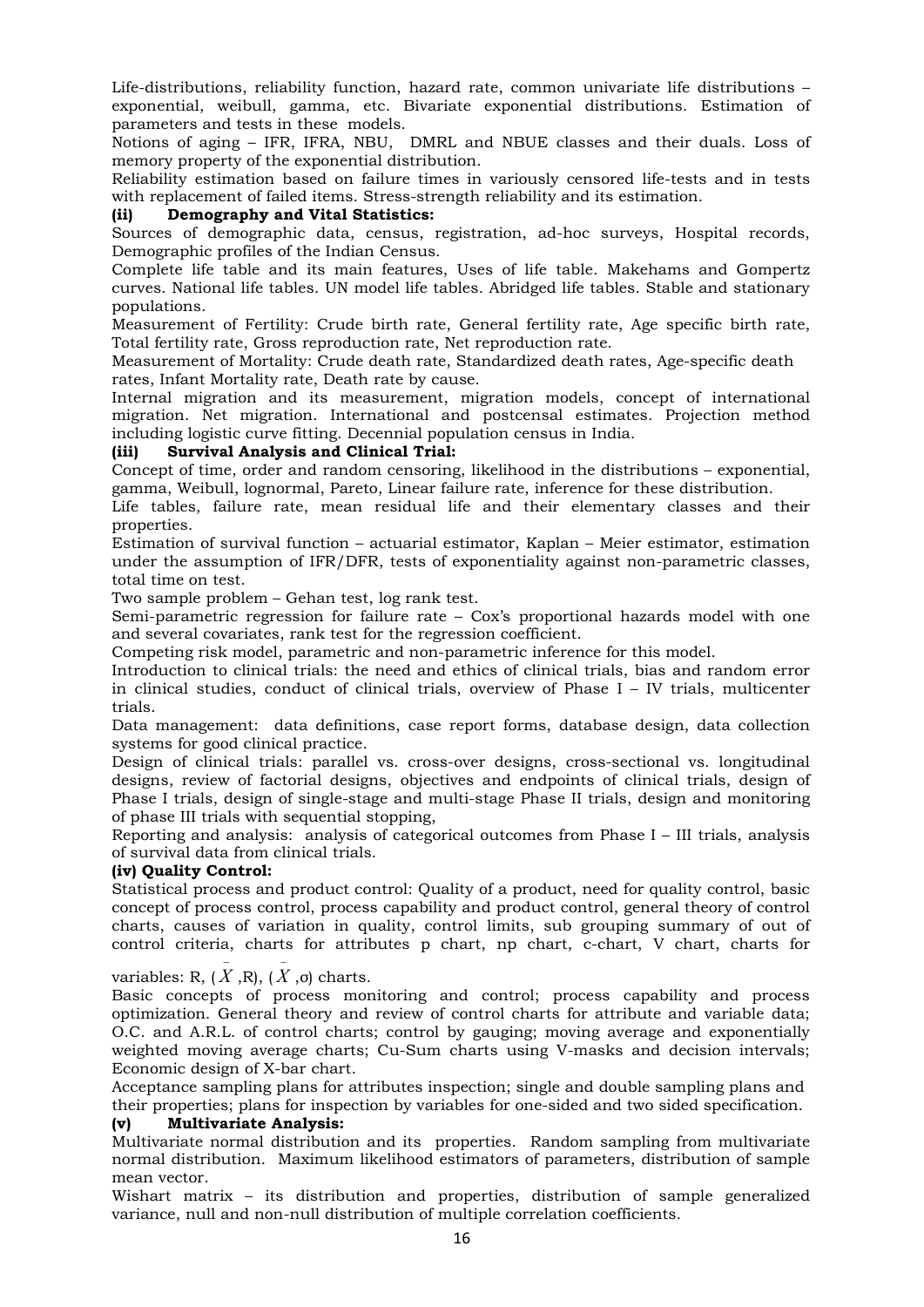Hotelling's T2 and its sampling distribution, application in test on mean vector for one and more multivariate normal population and also on equality of components of a mean vector in multivariate normal population.

Classification problem: Standards of good classification, procedure of classification based on multivariate normal distributions.

Principal components, dimension reduction, canonical variates and canonical correlation definition, use, estimation and computation.

## (vi) Design and Analysis of Experiments:

Analysis of variance for one way and two way classifications, Need for design of experiments, basic principle of experimental design (randomization, replication and local control), complete analysis and layout of completely randomized design, randomized block design and Latin square design, Missing plot technique. Split Plot Design and Strip Plot Design.

Factorial experiments and confounding in  $2^n$  and  $3^n$  experiments. Analysis of covariance. Analysis of non-orthogonal data. Analysis of missing data.

## (vii) Computing with C and R :

Basics of C: Components of C language, structure of a C program, Data type, basic data types, Enumerated data types, Derived data types, variable declaration, Local, Global, Parametric variables, Assignment of Variables, Numeric, Character, Real and String constants, Arithmetic, Relation and Logical operators, Assignment operators, Increment and decrement operators, conditional operators, Bitwise operators, Type modifiers and expressions, writing and interpreting expressions, using expressions in statements. Basic input/output.

Control statements: conditional statements, if - else, nesting of if - else, else if ladder, switch statements, loops in c, for, while, do - while loops, break, continue, exit ( ), goto and label declarations, One dimensional two dimensional and multidimensional arrays. Storage classes: Automatic variables, External variables, Static variables, Scope and lifetime of declarations.

Functions: classification of functions, functions definition and declaration, assessing a function, return statement, parameter passing in functions. Pointers (concept only).

Structure: Definition and declaration; structure (initialization) comparison of structure variable; Array of structures : array within structures, structures within structures, passing structures to functions; Unions accessing a union member, union of structure, initialization of a union variable, uses of union. Introduction to linked list, linear linked list, insertion of a node in list, removal of a node from list.

Files in C: Defining and opening a file, input – output operation on a file, creating a file, reading a file.

Statistics Methods and techniques in R.

#### APPENDIX-II(A) INSTRUCTIONS TO THE CANDIDATES FOR FILLING ONLINE APPLICATIONS

Candidates are required to apply Online using the website www.upsconline.nic.in.

Salient features of the system of Online Application Form are given hereunder:

 Detailed instructions for filling up online applications are available on the above mentioned website.

 Candidates will be required to complete the Online Application Form containing two stages viz. Part-I and Part-II as per the instructions available in the above mentioned site through drop down menus.

 The candidates are required to pay a fee of Rs.200/- Rupees Two Hundred only) [excepting SC/ST/Female/Persons with Benchmark Disability candidates who are exempted from payment of fee] either by depositing the money in any branch of State Bank of India by cash, or by using net banking facility of State Bank of India or by using any Visa/Master/RuPay Credit/Debit Card.

 Before start filling up Online Application, a candidate must have his photograph and signature duly scanned in the .jpg format in such a manner that each file should not exceed 300 KB each and must not be less than 20 KB in size for the photograph and signature.

 The candidate should have details of one Photo ID viz. Aadhar Card/ Voter Card / PAN Card / Passport/ Driving License / Any other photo ID Card issued by the State / Central Government. The details of this photo ID will have to be provided by the candidate while filling up the online application form. This photo ID will be used for all future references and the candidate is advised to carry this ID while appearing for the examination.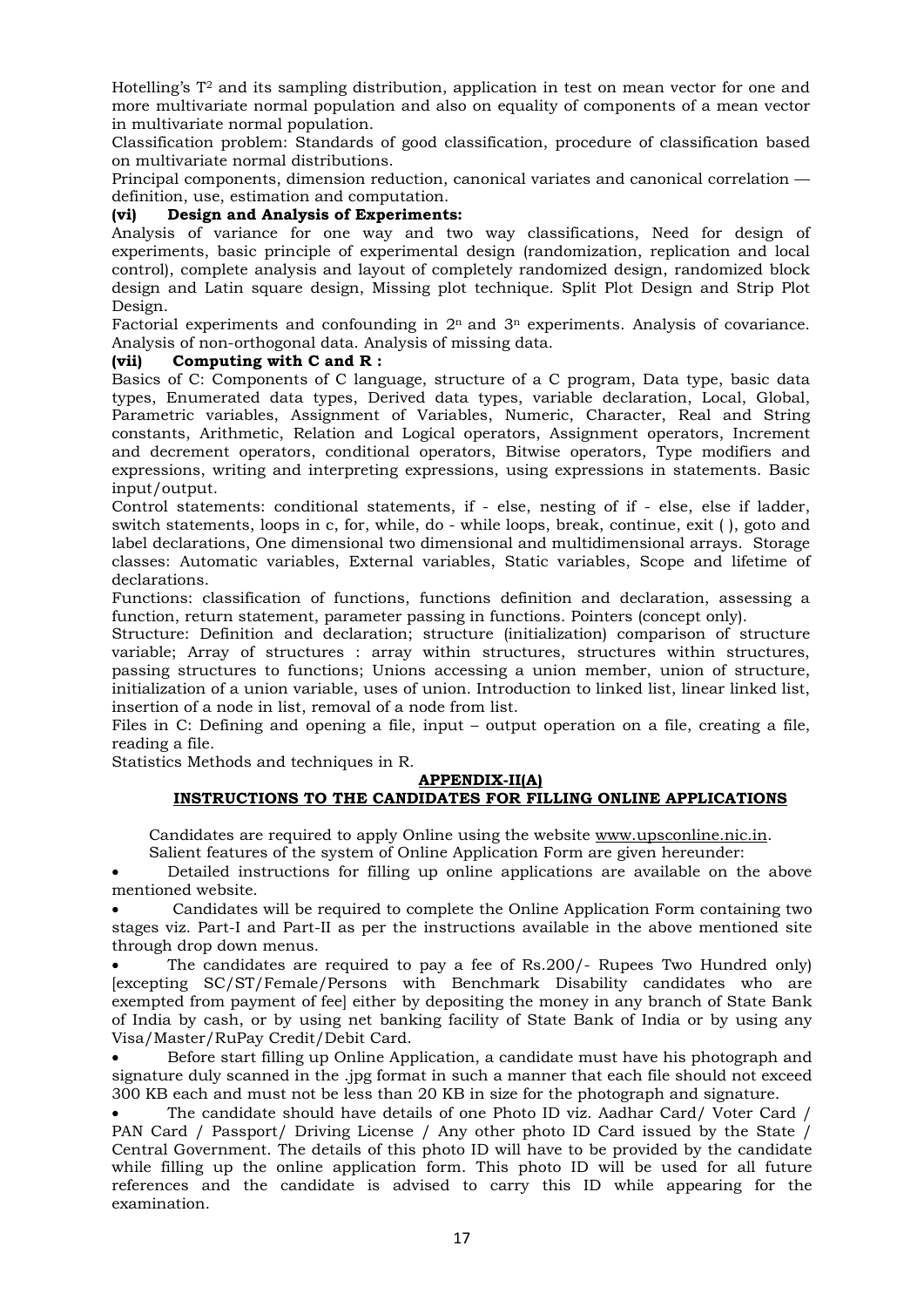The Online applications (Part I and II) can be filled from  $10<sup>th</sup>$  June, 2020 to 30<sup>th</sup> June, 2020 till 18:00 Hrs.

 Applicants should avoid submitting multiple applications. However, if due to any unavoidable circumstances, any applicant submits multiple applications then he/she must ensure that the applications with higher RID is complete in all respects.

 In case of multiple applications, the applications with higher RID shall be entertained by the Commission and fee paid against one RID shall not be adjusted against any other RID.

 The applicants must ensure that while filling their Application Form, they are providing their valid and active E-Mail IDs as the Commission may use electronic mode of communication while contacting them at different stages of examination process.

 The applicants are advised to check their emails at regular intervals and ensure that the email addresses ending with @ nic.in are directed to their inbox folder and not to the SPAM folder or any other folder.

- Candidates are strongly advised to apply online well in time without waiting for the last date for submission of Online Applications.
- Moreover, the Commission has introduced provision of withdrawal of application for the candidate, who does not want to appear at the Examination, he/she may withdraw his/her application.

#### Appendix-II (B) IMPORTANT INSTRUCTIONS TO WITHDRAW APPLICATION

1. Candidates are advised to go through the instructions carefully before filling up the request for withdrawal of application.

2. The Commission has provided the withdrawal facility from 07.07.2020 to 13.07.2020 (till 6.00 PM) to those candidates who do not want to appear at this Examination.

3. Candidates are advised to provide the details of registered application with registration-id which was completed and submitted finally. There is no provision for withdrawing of incomplete applications.

4. Before making the request for withdrawal, candidate must ensure that they have access to the registered mobile number and email-id which were provided by them at the time of submission of application. Separate OTPs will be sent by the Commission on the registered mobile number and email-id. Request for withdrawal will be accepted only after it is confirmed by validating the OTP details sent on candidate's mobile and email-id. Such OTPs will be valid for 30 Minutes only.

# 5. Request for generating OTP for withdrawal of application will be accepted only till 5.30 PM on 13.07.2020.

6. If a candidate has submitted more than one application form then the higher registration-id of Application (latest) will be considered for withdrawal and all earlier applications will be treated as cancelled automatically.

7. After the final acceptance of the request for online withdrawal of application, the candidate must print the authenticated receipt. Once application has been withdrawn by the candidate, it cannot be revived in future.

8. UPSC has no provision to refund any fee amount paid by candidates, so in case of successful withdrawal of application the fees will not be refunded.

9. On successful completion of withdrawal of application, an auto-generated email and SMS will be sent on candidate's registered email-id and mobile. In case any candidate has not submitted the request for withdrawal of application he/she may contact UPSC on email-id: upscsoap@nic.in immediately.

10. Candidates are advised not to share the OTPs received on email and SMS to anybody.

### APPENDIX III

# Special instructions to Candidates for Conventional Type papers 1. Articles permitted inside Examination Hall

Battery-operated pocket calculators of "non-programmable" type only, mathematical/ engineering/drawing instruments, including a flat rule divided on the edges into inches and tens of an inch and into centimeters and millimeters, a slide rule, set squares, a protractors and a pair of compasses, pencils, coloured pencils, mapping pens, eraser, T-square and drawing board for use wherever necessary. Candidates are not allowed to bring with them any "Tables or Charts" for use in the Examination Hall.

Mobile phones, bluetooth or any other communication devices are not allowed inside the premises where the examination is being conducted. Any infringement of these instructions shall entail disciplinary action including ban from future examinations.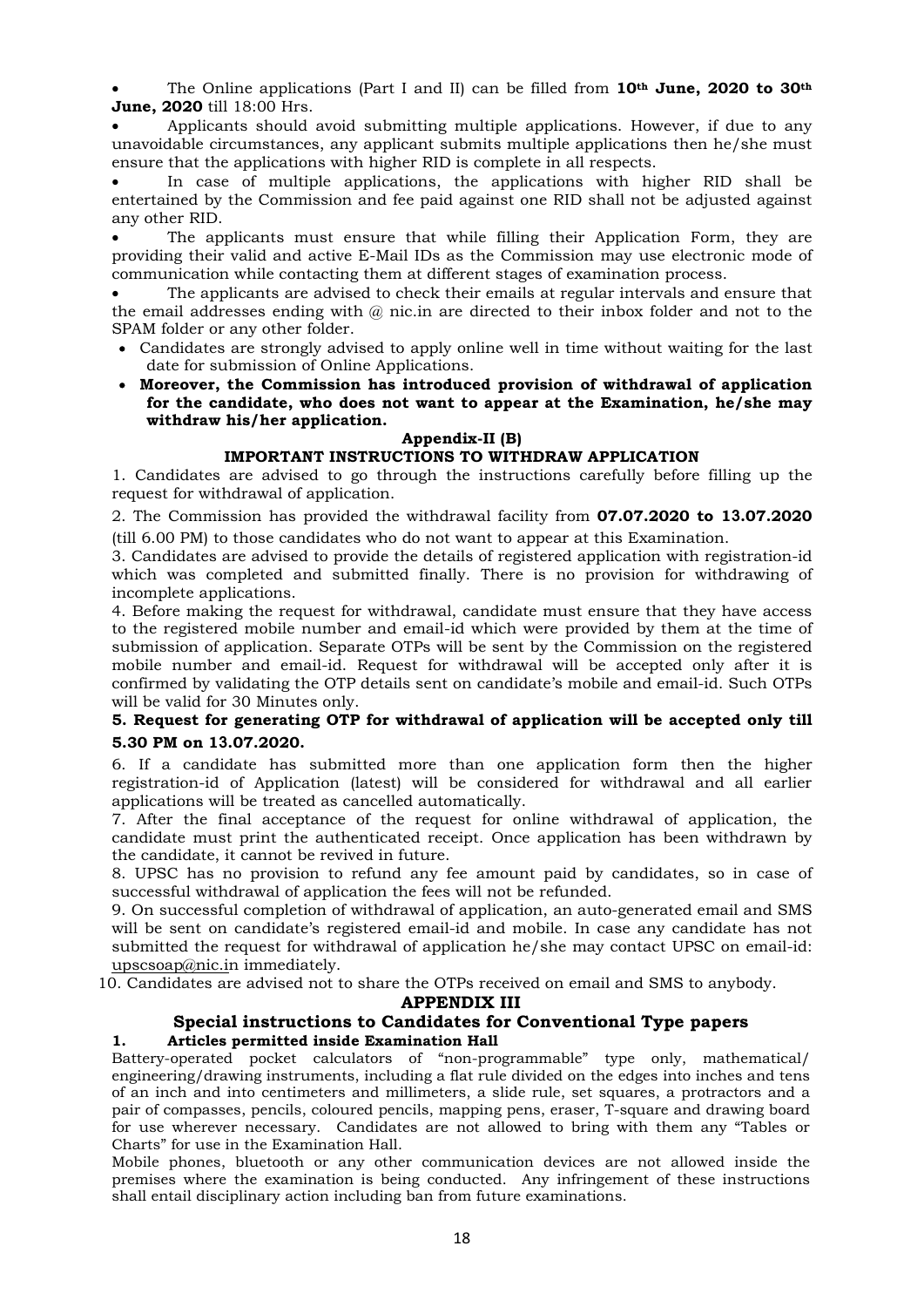Candidates are advised in their own interest not to bring any of the banned items including mobile phones/Bluetooth to the venue of the examination, as arrangements for safekeeping cannot be assured.

### Tables to be supplied by UPSC

If it is considered necessary for answering the questions set in any paper, the Commission may supply any of the following for reference purpose only :-

- (i) Mathematical/Physical, Chemical and Engineering Tables (including Logarithmic Tables);
- (ii) Steam Table (including Mollier Diagrams for Temperature up to  $800^\circ\text{C}$  and Pressure up to 500 Kgf/Cm);
- (iii) National Building Code of India 1970 or 1983 Group 2 Part VI;
- (iv) Any other special articles as may be necessary for the candidates to answer the questions set in the question paper.

After conclusion of the examination, return the above items to the invigilator.

### 3. Answers to be written in own hand

Write the answers in your own hand in ink. Pencil may be used for maps, mathematical drawings or rough work.

#### 4. Check Answer Book

The candidate must write his/her roll number (and not his/her name) only in the space provided for the purpose on every answer book used by him/her. Before writing in the answer book, please see that it is complete. In case there are any missing pages, it should be got replaced.

Do not tear out any pages from the Answer Book. If you use more than one Answer Book, indicate on the cover of first Answer Book the total number of Answer Books used. Do not leave any blank, unused spaces between answers. If such spaces are left, score them out.

## 5. Answers in excess of prescribed number will be ignored

The candidate must attempt questions strictly in accordance with the directions given on each question paper. If questions are attempted in excess of the prescribed number shall be valued and the remaining answers will be ignored.

6. Questions relating to graph/précis should be attempted only on graph/précis sheets to be supplied on demand by the invigilators. All loose sheets such as précis sheet, drawing papers, graph sheets etc. whether used or not, should be placed inside the answer books and fastened along with the additional answer book(s), if any. Candidates who fail to observe this instruction will be penallised. Do not write your roll number on these sheets.

### 7. Unfair means strictly prohibited

Do not copy from the papers of any other candidates nor allow your papers to be copied nor give nor attempt to give nor obtain nor attempt to obtain irregular assistance of any description. It will be responsibility of every candidate to ensure that his/her answers are not copied by another candidate. Failure to do so will invite penalty, as may be awarded by the Commission for adoption of unfair means.

#### 8. Conduct in Examination Hall

Do not misbehave in any manner or create disorderly scene in the examination hall or harass or bodily harm the staff deployed for the conduct of examination. You will be severely penalized if you attempt to do so.

9. Please read carefully and abide by the instructions printed on the Question Paper and on the Answer Book supplied in the Examination Hall.

#### APPENDIX-IV

### Special Instruction to candidates for objective type tests

1. Articles permitted inside Examination Hall

 Clip board or hard board (on which nothing is written), a good quality black ball pen for making responses on the Answer Sheet. Answer Sheet and sheet for rough work will be supplied by the invigilator.

2. Articles not permitted inside Examination Hall

Do not bring into the Examination Hall any article other than those specified above e.g. books, notes, loose sheets, electronic or any other type of calculators, mathematical and drawing instruments, Log Tables, stencils of maps, slide rules, Test Booklets, rough sheets pertaining to earlier session(s), etc.

Mobile phones, bluetooth or any other communication devices are not allowed inside the premises where the examination is being conducted. Any infringement of these instructions shall entail disciplinary action including ban from future examinations. Candidates are advised in their own interest not to bring any of the banned items including mobile phones to the venue of the examination, as arrangements for safekeeping cannot be assured.

Candidates are advised in their own interest not to bring any of the banned items including mobile phones/Bluetooth to the venue of the examination, as arrangements for safekeeping cannot be assured.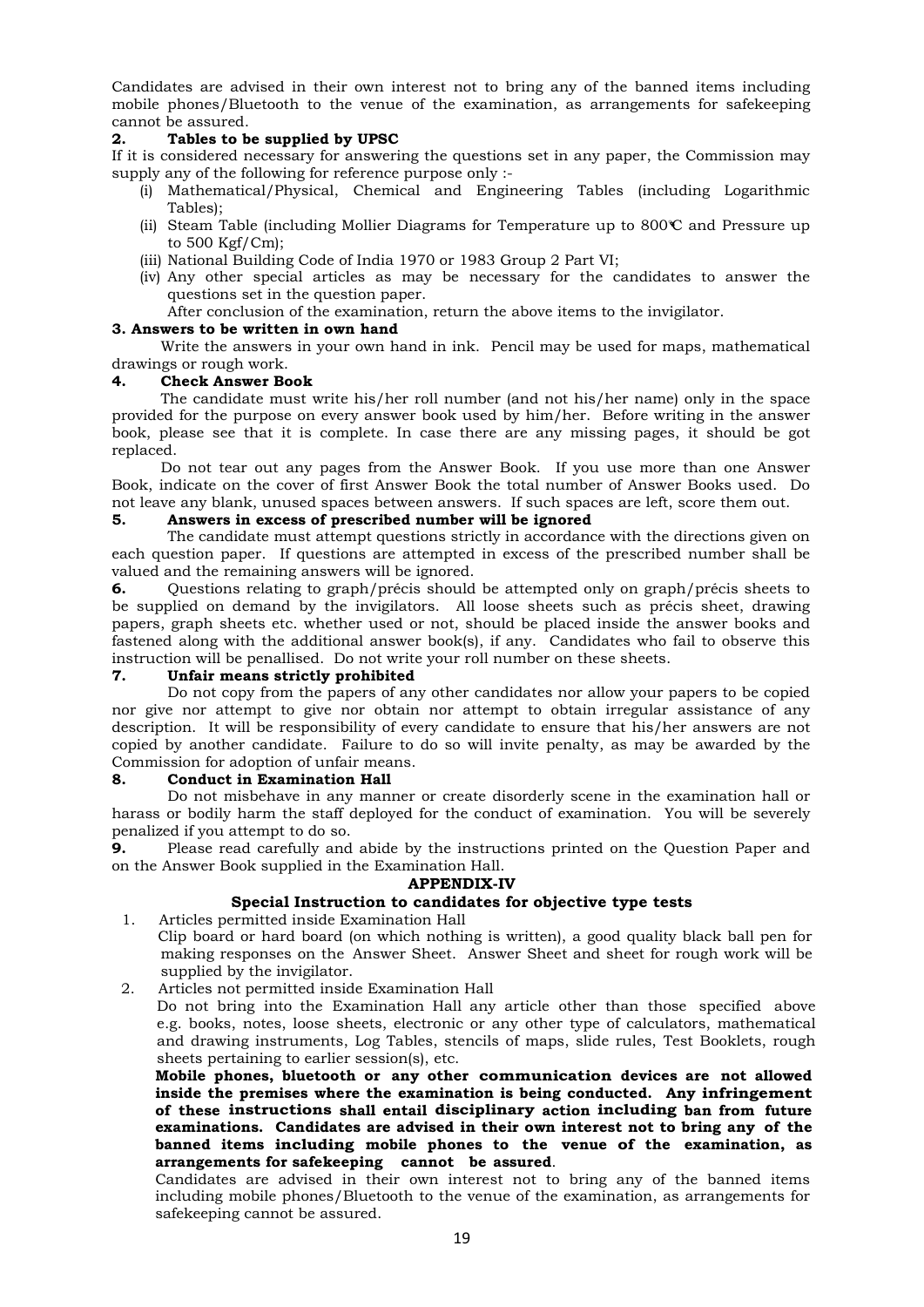- 3. Penalty for wrong Answers (in Objective Type Papers) THERE WILL BE PENALTY (NEGATIVE MARKING) FOR WRONG ANSWERS MARKED BYA CANDIDATE IN THE OBJECTIVE TYPE QUESTION PAPERS.
- (i) There are four alternatives for the answer to every question. For each question for which a wrong answer has been given by the candidate, one third (0.33) of the marks assigned to that question will be deducted as penalty.
- (ii) If a candidate gives more than one answer, it will be treated as a wrong answer even if one of the given answers happens to be correct and there will be same penalty as above for that question.
- (iii) If a question is left blank i.e. no answer is given by the candidate, there will be no penalty for that question.

## 4. Unfair means strictly prohibited

 No candidates shall copy from the papers of any other candidate nor permit his papers to be copied nor give nor attempt to give not obtain nor attempt to obtain irregular assistance of any description.

# 5. Conduct in Examination Hall

No candidates should misbehave in any manner or create disorderly scene in the Examination Hall or harass the staff employed by the Commission for the conduct of the examination. Any such misconduct will be severely penalised.

#### 6. Answer Sheet Particulars

- (i) Write in black ball pen your Centre and subject followed by Test Booklet series (in bracket), subject code and roll number at the appropriate space provided on the Answer Sheet at the top. Also encode your booklet series (A, B, C or D as the case may be), subject code and roll number with black ball pen in the circles provided for the purpose in the Answer Sheet. The guidelines for writing the above particulars and encoding the above particulars are given in Annexure. In case the booklet series is not printed on the Test Booklet or Answer Sheet is unnumbered, please report immediately to the invigilator and get the Test Booklet/Answer Sheet replaced.
- (ii) Candidates should note that any omission/mistake/discrepancy in encoding/filling of details in the OMR answer sheet, especially with regard to Roll Number and Test Booklet Series Code, will render the answer sheet liable for rejection.
- (iii) Immediately after commencement of the examination please check that the Test Booklet supplied to you does not have any unprinted or torn or missing pages or items etc. If so, get it replaced by a complete Test Booklet of the same series and subject.
- 5. Do not write your name or anything other than the specific items of information asked for, on the Answer Sheet/Test Booklet/sheet for rough work.
- 8. Do not fold or mutilate or damage or put any extraneous marking in the Answer Sheet. Do not write anything on the reverse of the Answer Sheet.
- 9. Since the Answer Sheets will be evaluated on computerised machines, candidates should exercise due care in handling and filling up the Answer Sheets. **They should use black** ball pen only to darken the circles. For writing in boxes, they should use black ball pen. Since the entries made by the candidates by darkening the circles will be taken into account while evaluating the Answer Sheet on computerised machines, they should make these entries very carefully and accurately. The candidate must mark responses in the Answer Sheet with good quality black ball pen.
- 10. Method of marking answers

In the "OBJECTIVE TYPE" of examination, you do not write the answers. For each question (hereinafter referred to as "Item") several suggested answers (hereinafter referred to as "Responses") are given. You have to choose one response to each item. The question paper will be in the Form of TEST BOOKLET. The booklet will contain item bearing numbers 1, 2, 3 etc. Under each item, Responses marked (a), (b), (c), (d) will be given. Your task will be to choose the correct response. If you think there is more than one correct response, then choose what you consider the best response.

In any case, for each item you are to select only one response. If you select more than one response, your response will be considered wrong. In the Answer Sheet, Serial Nos. from  $1$  to 160 are printed. Against each numbers, there are circles marked (a), (b), (c) and (d). After you have read each item in the Test Booklet and decided which one of the given responses is correct or the best, you have to mark your response by completely blackening to indicate your response.

Ink pen or pencil should not be used for blackening the circle on the Answer Sheet.

For example, if the correct answer to item  $1$  is (b), then the circle containing the letter (b) is to be completely blackened with black ball pen as shown below :-

# Example :  $(a) \cdot (c)$   $(d)$

## 11. Entries in Scannable Attendance List

Candidates are required to fill in the relevant particulars with black ball pen only against their columns in the Scannable Attendance List, as given below :-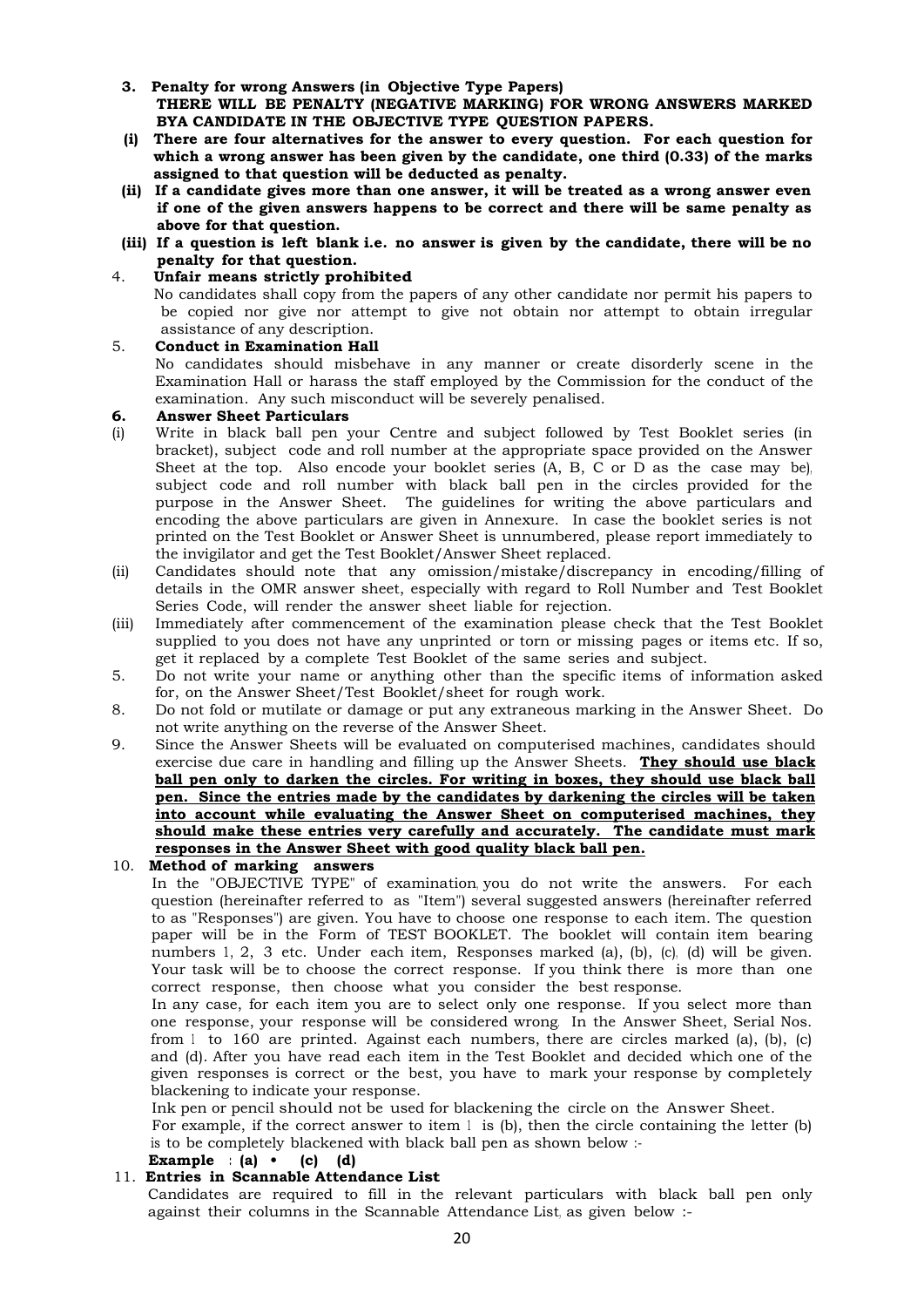i) Blacken the circle (P) under the column (Present/Absent)

ii) Blacken the relevant circle for Test Booklet Series iii) Write Test Booklet Serial No.

iv) Write the Answer Sheet serial No. and also blacken the corresponding circles below v) Append signature in the relevant column

- 12. Please read and abide by the instructions on the cover of Test Booklet. If any candidate indulges in disorderly or improper conduct, he will render himself liable for disciplinary action and/or imposition of a penalty as the Commission may deem fit.
- 13. The candidates are not allowed to leave the Examination Hall before the expiry of prescribed time period of the examination.

#### Annexure

#### How to fill in the Answer Sheet of objective type tests in the Examination Hall

Please follow these instructions very carefully. You may note that since the Answer Sheets are to be evaluated on machine, any violation of these instructions may result in reduction of your score for which you would yourself be responsible.

Before you mark your responses on the Answer Sheet, you will have to fill in various particulars in it.

As soon as the candidate receives the Answer Sheet, he/she should check that it is numbered at the bottom. If it is found unnumbered he/she should at once get it replaced by a numbered one.।

You will see from the Answer Sheet that you will have to fill in the top line, which reads thus:



If you are, say, appearing for the examination in Delhi Centre for the General Studies Paper and your Roll No. is 081276 and your Test Booklet series is 'A', you should fill in thus, using ball pen.

\* This is just illustrative and may not be relevant to the Examination concerned.

| केंद्र       | विषय    | विषय कोड |   | अनक्रमाक    |   |          |  |                |   |  |
|--------------|---------|----------|---|-------------|---|----------|--|----------------|---|--|
|              |         |          | Q |             | 0 | $\Omega$ |  | $\overline{ }$ | 6 |  |
| Centre       | Subject | S. Code  |   | Roll Number |   |          |  |                |   |  |
| <b>DELHI</b> | General |          |   |             |   |          |  |                |   |  |
|              | Ability |          |   |             |   |          |  |                |   |  |

You should write with black ball pen the name of the centre and subject in English or Hindi. The test Booklet Series is indicated by Alphabets A, B, C or D at the top right hand corner of the Booklet.

Write your Roll Numbers exactly as it is in your **e-Admit Card** in the boxes provided for this purpose. Do not omit black pen. The name of the Centre need not be encoded.

Writing and any zero(s) which may be there.

The next step is to find out the appropriate subject code from the Time Table. Now encode the Test Booklet Series, Subject Code and the Roll Number in the circles provided for this purpose. Do the encoding with encoding of Test Booklet Series is to be done after receiving the Test Booklet and confirming the Booklet Series from the same.

For General Ability subject paper of 'A' Test Booklet Series you have to encode the subject code, which is 99. Do it thus.

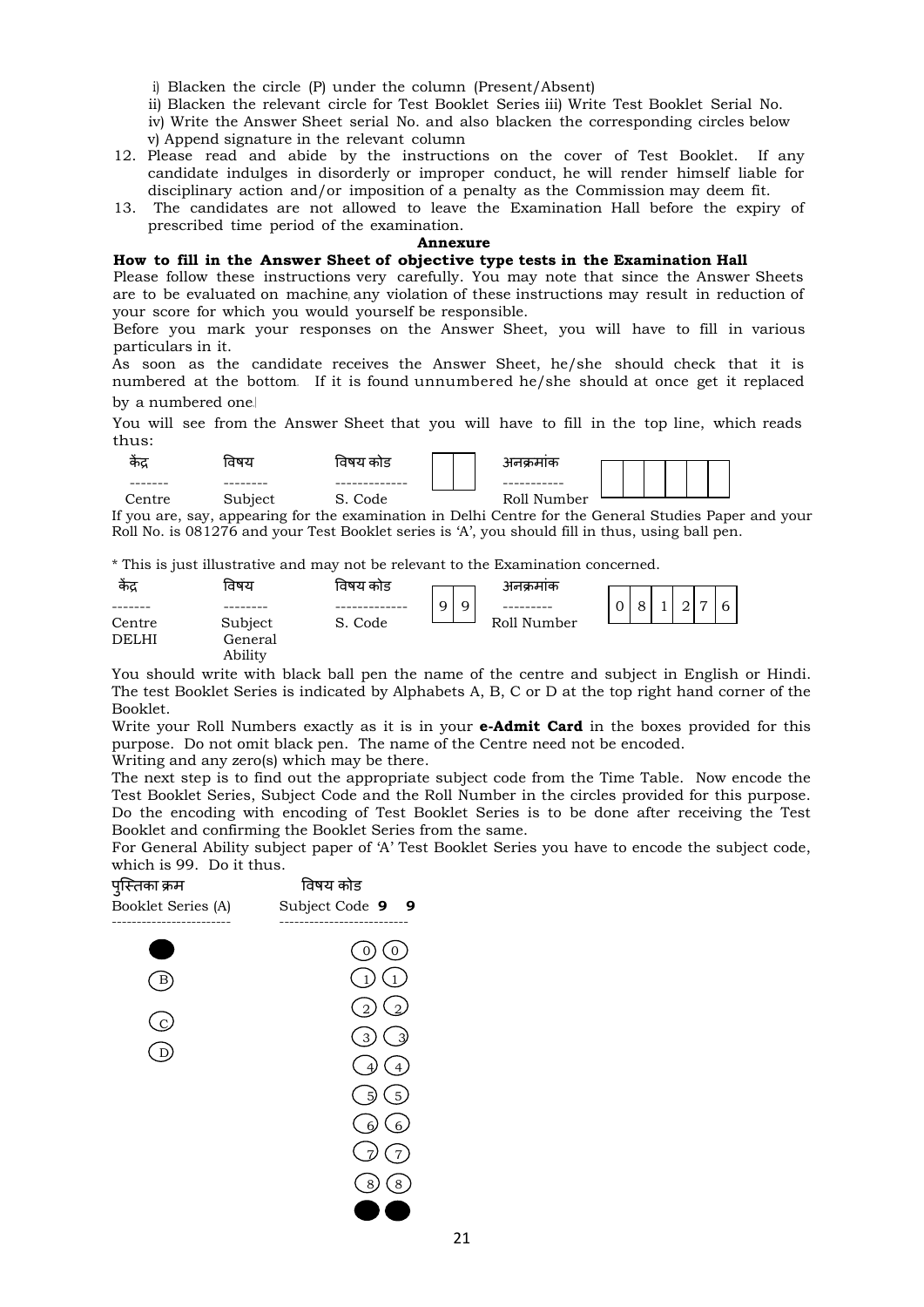All that is required is to blacken completely the circle marked 'A' below the Booklet Series and below the subject code blacken completely the Circles for '9' (in the first vertical column) and '9' (in the second vertical column). You should then encode the Roll No. 081276. Do it thus similarly.



 $(1)$   $(1)$   $(1)$   $(1)$   $(1)$   $(2)$  have carefully encoded your subject, Test

 $(4)$   $(4)$   $(4)$   $(4)$   $(4)$   $(4)$   $(4)$   $(4)$   $(4)$   $(4)$   $(4)$   $(4)$   $(4)$   $(4)$   $(4)$   $(4)$   $(4)$   $(4)$   $(4)$   $(4)$   $(4)$   $(4)$   $(4)$   $(4)$   $(4)$   $(4)$   $(4)$   $(4)$   $(4)$   $(4)$   $(4)$   $(4)$   $(4)$   $(4)$   $(4)$   $(4)$   $(4)$